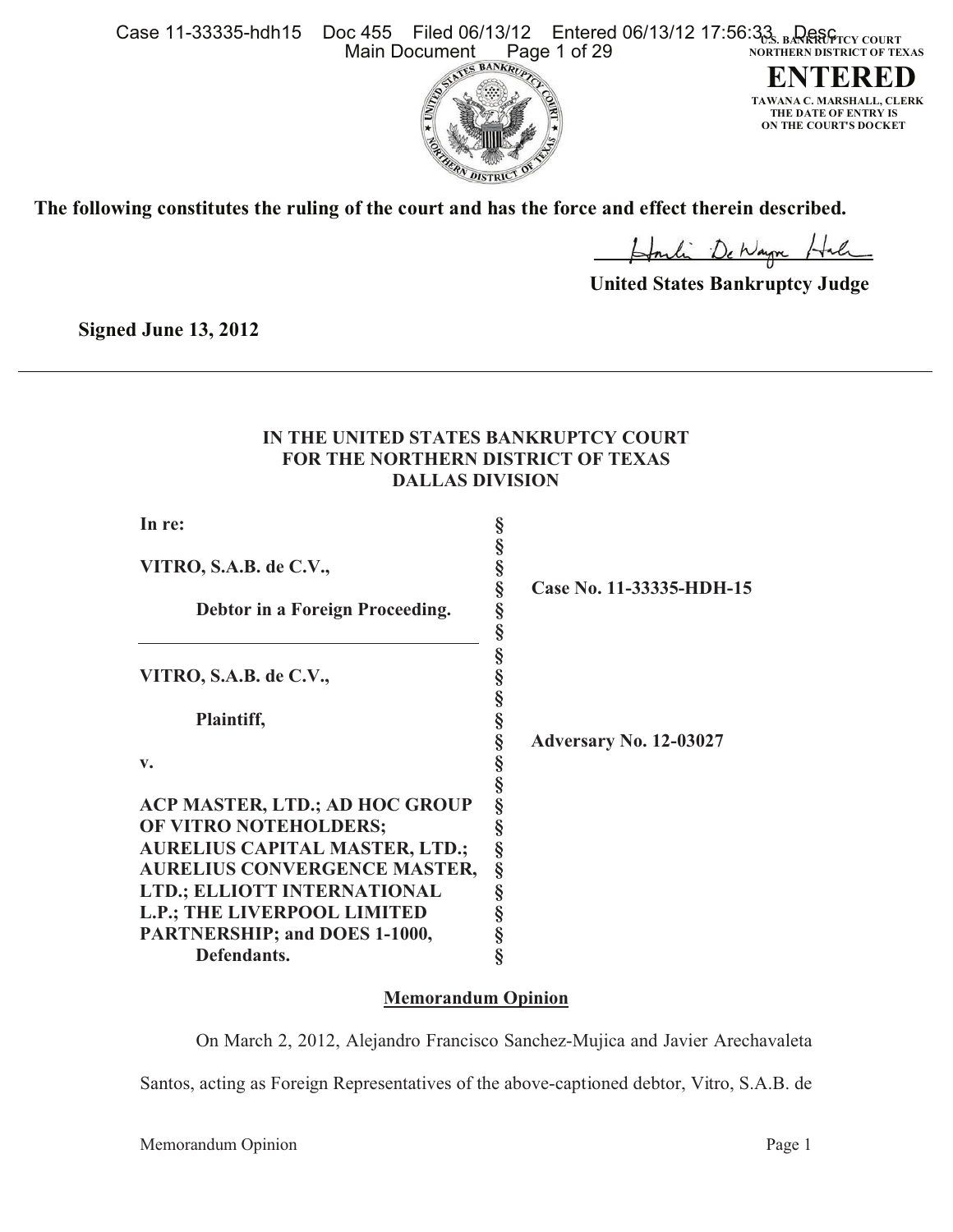C.V. ("Vitro SAB"), filed a *Motion of Foreign Representatives of Vitro S.A.B. de C.V. for an Order Pursuant to 11 U.S.C. §§ 105(a), 1507 and 1521 to (I) Enforce the Mexican Plan of Reorganization of Vitro S.A.B. de C.V., (II) Grant a Permanent Injunction, and (III) Grant Related Relief* ("Enforcement Motion"). Wilmington Trust, National Association ("Wilmington"), U.S. Bank National Association, as Indenture Trustee ("U.S. Bank"), and the Ad Hoc Group of Vitro Noteholders ("Ad Hoc Group") (collectively, the "Objecting Parties"), who are claimants under various indentures issued by Vitro SAB in the United States and guaranteed by its subsidiaries, responded. On March 5, 2012, the Court heard the Enforcement Motion on an expedited basis.

In addition to the Enforcement Motion, on March 2, 2012, the Foreign Representatives filed, under seal, a *Motion for a Temporary Restraining Order and Preliminary Injunction* ("TRO Motion"), supported by 1) a *Verified Complaint for Temporary Restraining Order and Injunctive Relief*, 2) the Enforcement Motion and 3) Declarations of certain individuals. In response, the *Objection Of U.S. Bank National Association, As Indenture Trustee, To Foreign Representatives' Motion For A Temporary Restraining Order And Preliminary Injunction* and the *Ad Hoc Group of Vitro Noteholders' Objection to Motion for Temporary Restraining Order* were timely filed with the Court. On March 7, 2012, also on an expedited basis, the Court heard arguments for and against the TRO Motion. On March 12, 2012, the Court entered an *Order Granting Limited Temporary Restraining Order to Maintain Status Quo* ("TRO"). The TRO was extended by the parties' agreement.

On May 25, 2012, the Objecting Parties each timely filed with the Court an objection ("Ad Hoc Noteholders Objection," "Wilmington Trust Objection," and "U.S.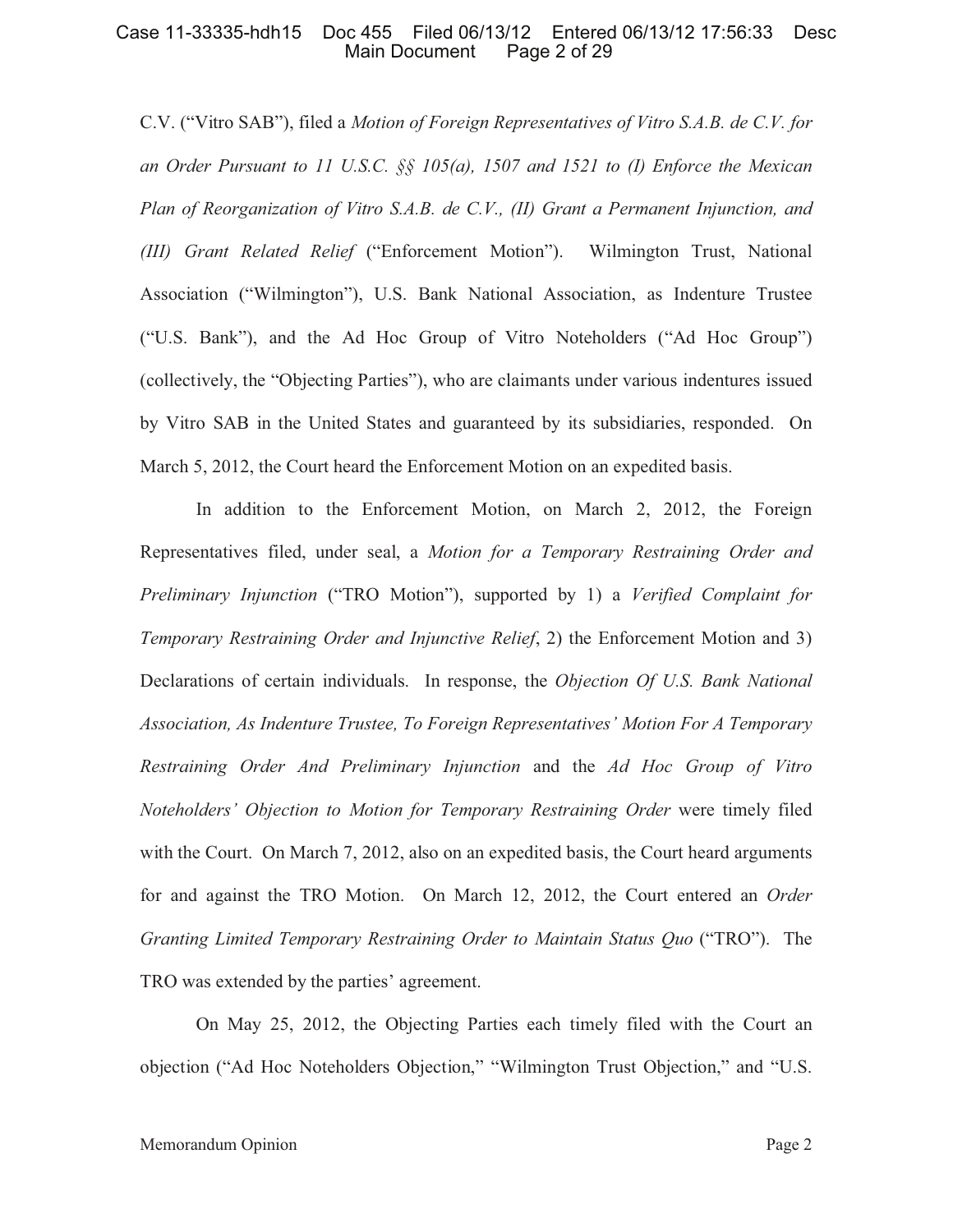Bank Objection" respectively) to the Enforcement Motion. Beginning June 4, 2012, this Court held a four day trial on the Enforcement Motion, on a schedule agreed to by the parties. Vitro SAB and the Objecting Parties put on a number of witnesses and introduced hundreds of exhibits. The Court took the matter under advisement.

# **I. Background Facts**

The events leading to the Debtor's commencement of this Chapter 15 case are generally described in this Court's memorandum opinion of June 24, 2011, denying the request of the foreign representatives of Vitro SAB to enjoin lawsuits filed against its non-debtor guarantors in New York state court.<sup>1</sup> As explained therein, at that time the proceedings in Mexico were in an early stage, and it was unclear whether they would be successful. $2$  This Court determined that the pre-recognition injunction should be granted in favor of Vitro SAB only, and did not find that the litigation by the noteholders against the subsidiary guarantors of Vitro SAB should be enjoined when the subsidiaries were not in an insolvency proceeding.

Thereafter, in August 2011, a group of noteholders filed suit against Vitro SAB's subsidiaries in New York state court, seeking a money judgment on certain guarantees and declaratory relief. *Wilmington Trust N.A. v. Vitro Automotriz S.A. de C.V*., No. 652303-2011 (N.Y. Sup. Ct. filed Aug. 17, 2011). Specifically, in addition to a judgment on their guarantees, the noteholders wanted a declaratory judgment stating that Vitro SAB's reorganization attempts would not impact their guaranties from Vitro SAB's nondebtor subsidiaries. *Id.* In December 2011, the New York state court ruled in favor of the noteholders, finding that the indentures prevent non-consensual modification of the

<sup>&</sup>lt;sup>1</sup> In re Vitro S.A.B. de C.V., 455 B.R. 571 (Bankr. N.D. Tex. June 24, 2011).<br><sup>2</sup> Id. at 583.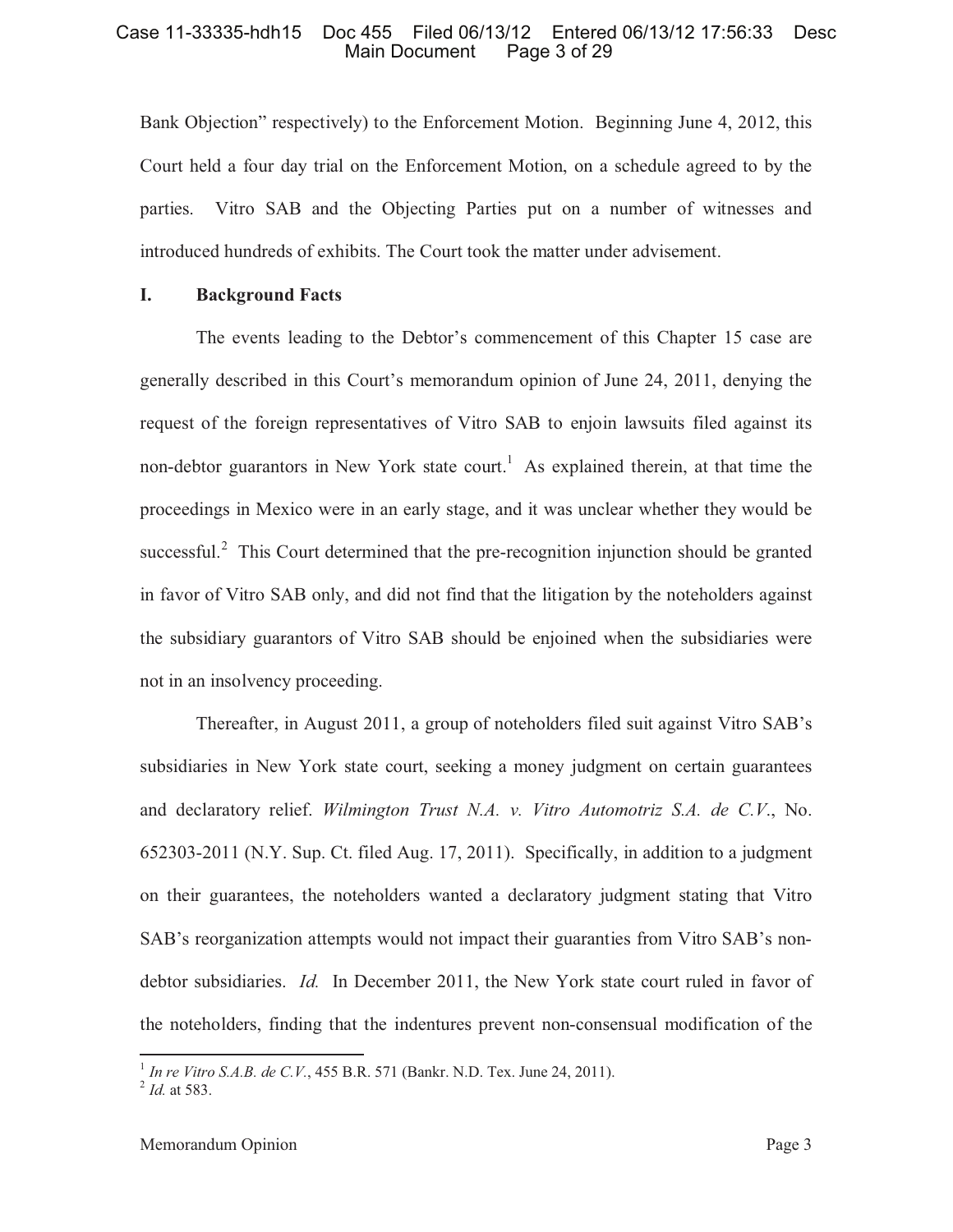subsidiaries' guaranties. *Wilmington Trust N.A. v. Vitro Automotriz S.A. de C.V*., No. 652303-2011 (N.Y. Sup. Ct. Dec. 5, 2011).

In its decision, the New York state court noted that the subsidiaries had waived their rights under Mexican law. *Id*. On December 18, 2011, the noteholders obtained a temporary restraining order from the New York state court that enjoined the subsidiaries from giving their consent to the *Concurso* plan. *Wilmington Trust N.A. v. Vitro Automotriz S.A. de C.V*., No. 653459-2011 (N.Y. Sup. Ct. filed Dec. 14, 2011). However, upon Vitro SAB's request, this Court, finding that the lockup agreement between Vitro SAB and its subsidiaries was an asset of Vitro SAB's estate, entered an order enforcing the automatic stay and enjoining the Noteholders' seeking injunctive relief in the New York State Court. Despite an appeal by the noteholders, $3$  that order remained in effect and the subsidiaries were permitted to vote on the *Concurso* plan. The subsidiaries voted in favor of the plan and though they were insiders, their votes were counted to win approval of the plan.

On February 3, 2012, the Federal District Court for Civil and Labor Matters for the State of Nuevo León, the United Mexican States (the "District Court of Nuevo León") issued a *Concurso* Approval Order under the *Ley de Concursos Mercantiles* (the "LCM") in Vitro SAB's voluntary judicial reorganization proceeding (the "Mexican Proceeding"). After the issuance of the *Concurso* Approval Order, the objecting Noteholders continued to take actions against Vitro SAB's non-debtor subsidiaries, attempting to collect debts owed to them under various guarantees to indentures issued by Vitro SAB.<sup>4</sup> In response,

<sup>3</sup> *See In re Vitro S.A.B. de C.V*., No. 11-CV-3554-F (N.D. Tex. filed Dec. 23, 2011).

<sup>4</sup> *See In re Vitro S.A.B. de C.V.*, 455 B.R at 575-76.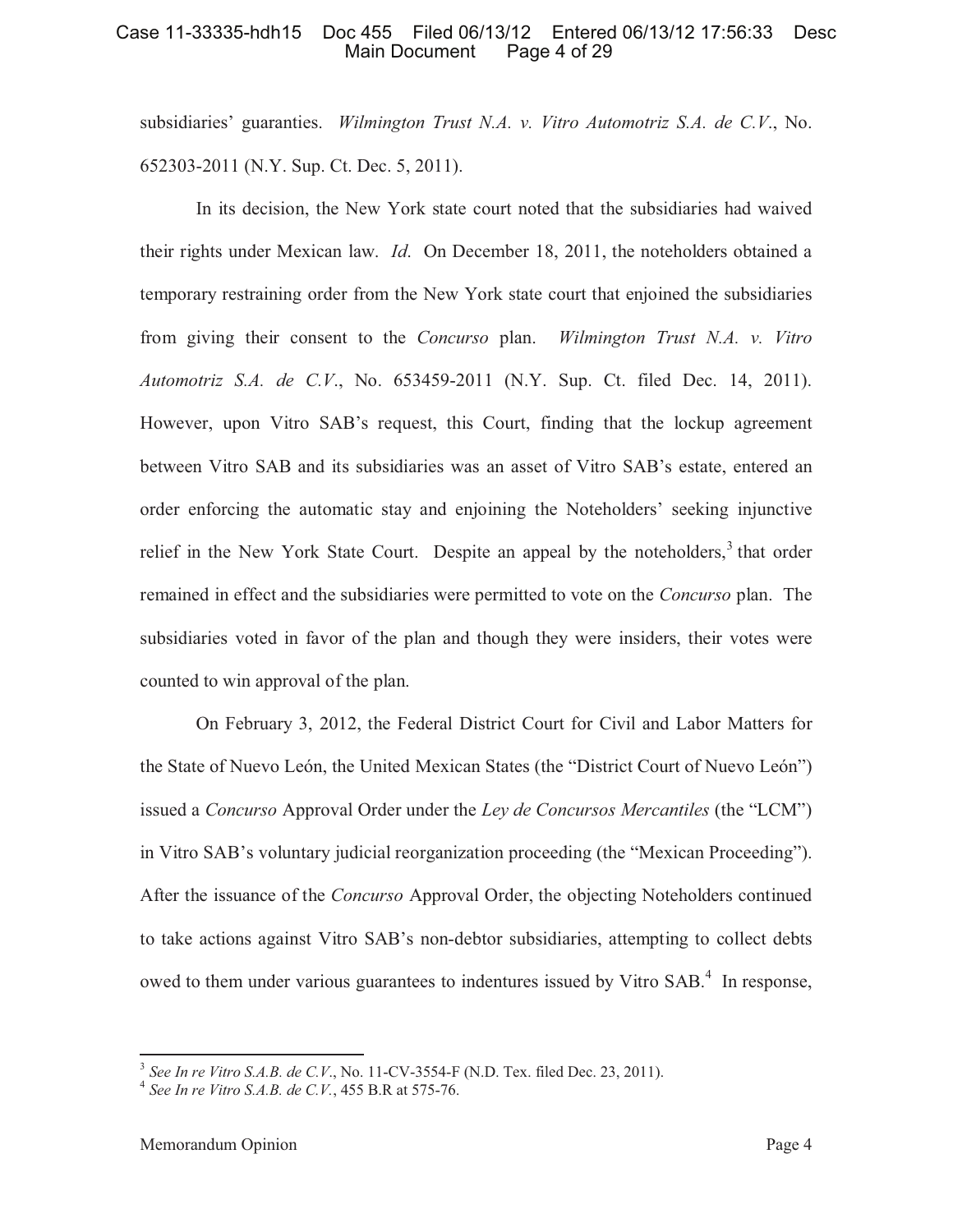Vitro SAB filed the Enforcement Motion and sought the TRO and permanent injunction, which led to the trial upon which this opinion is rendered.

The *Concurso* Approval Order not only modifies the debts owed by Vitro SAB to the noteholders under various indentures, it also novates and extinguishes the guarantees, effectively discharging the obligations of Vitro SAB's non-debtor subsidiary guarantors to the noteholders.

In the Enforcement Motion, the Foreign Representatives ask the Court to enforce the *Concurso* Approval Order, which approves Vitro SAB's *Concurso* Plan. Specifically, the Enforcement Motion asks the Court to 1) give "full force and effect in the United States to the *Concurso* Approval Order," 2) "grant a permanent injunction prohibiting certain actions in the United States against Vitro SAB," as well as its non-debtor subsidiaries and 3) "grant certain related relief," all pursuant to §§ 105(a), 1507, and 1521 of Title 11 of the United States Bankruptcy Code.

#### **II. Issues**

There are two main issues that must be addressed in order to determine whether the Enforcement Motion should be granted: (1) whether the provisions of the *Concurso* Approval Order that grant a permanent injunction prohibiting certain actions in the United States against Vitro SAB's non-debtor subsidiaries may be extended to creditors in the United States by this Court through  $\S$ § 1521 or 1507 consistent with the principles of comity; and (2) if so, does the  $\S$  1506 public policy exception, which limits the extension of comity where it would be "manifestly contrary" to the public policy of this country, prevent enforcement of the *Concurso* Approval Order.

#### Memorandum Opinion **Page 5** and the page 5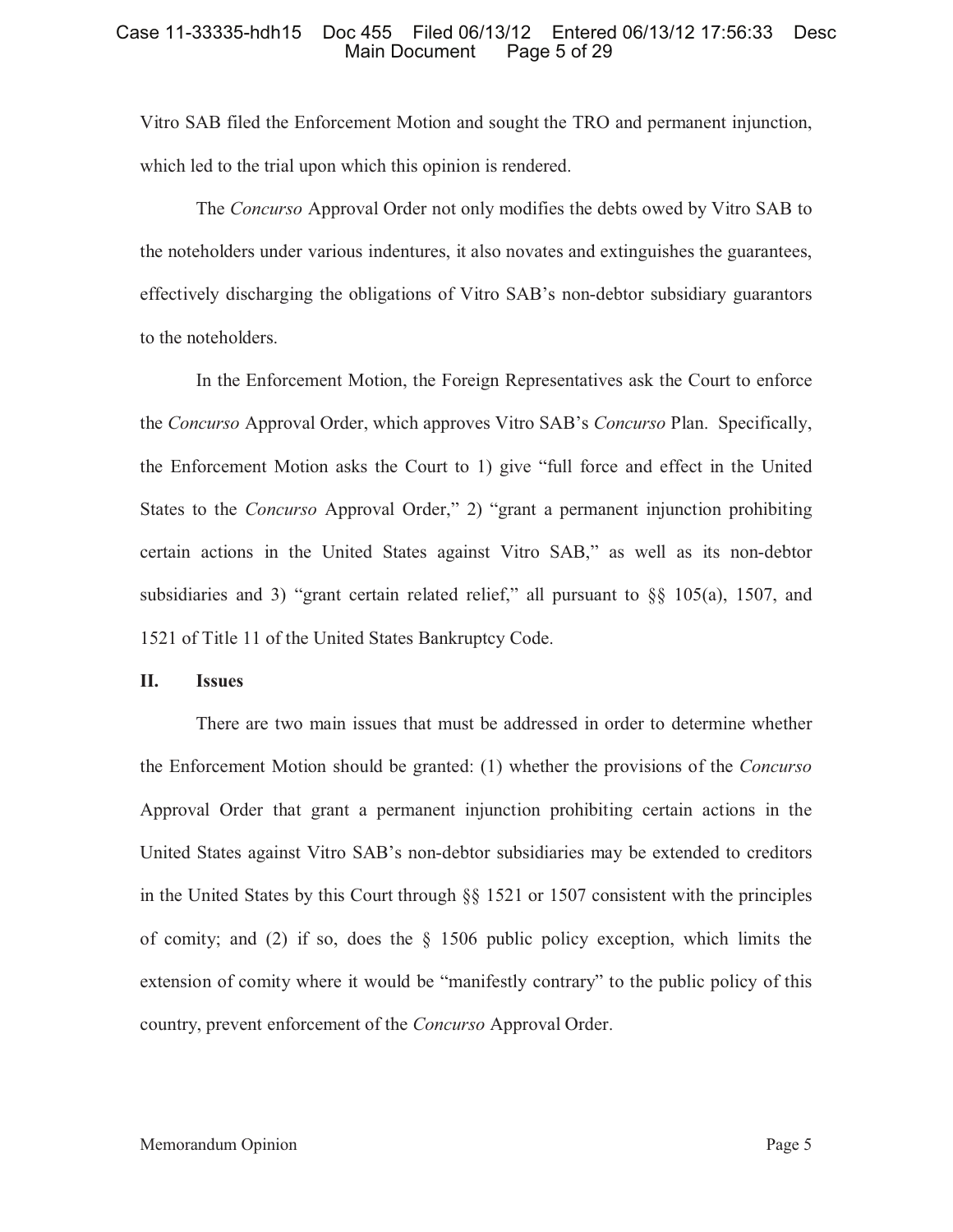# **III. Analysis**

The Court has jurisdiction pursuant to 28 U.S.C. § 1334. The proceeding is core, pursuant to 28 U.S.C.  $\S 157(b)(2)(P)$ .

Beyond the mandatory effects of recognition of a foreign main proceeding<sup>5</sup> found in 11 U.S.C. § 1520, additional relief "may" be granted to protect the assets of the debtor or the interests of creditors pursuant to  $\S$  1521, as well as additional assistance that may be provided to a foreign representative of the debtor consistent with the principles of comity, pursuant to  $\S$  1507.

Under § 1521, a bankruptcy court may "grant any appropriate relief" in order to "effectuate the purpose of this chapter and to protect the assets of the debtors or the interests of the creditors." 11 U.S.C. § 1521(a). This includes, at the request of the foreign representative, entrusting "the distribution of all or part of the debtor's assets located in the United States to the foreign representative or another person, including an examiner, authorized by the court, provided that the court is satisfied that the interests of creditors in the United States are sufficiently protected." 11 U.S.C. § 1521(b).

Section 1522(b) permits the court to impose conditions on any discretionary relief that it grants either pre- or post-recognition, which permits the court to achieve an appropriate balance between the interests of creditors and other interested entities, including the debtor. *See In re Tri-Continental Exchange Ltd.*, 349 B.R. 627, 637 (Bankr. E.D. Cal. 2006); 11 U.S.C. § 1522(b).

 $<sup>5</sup>$  A "foreign main proceeding" is defined as "a foreign proceeding pending in the country where the debtor</sup> has the center of its main interests." 11 U.S.C. § 1502(4).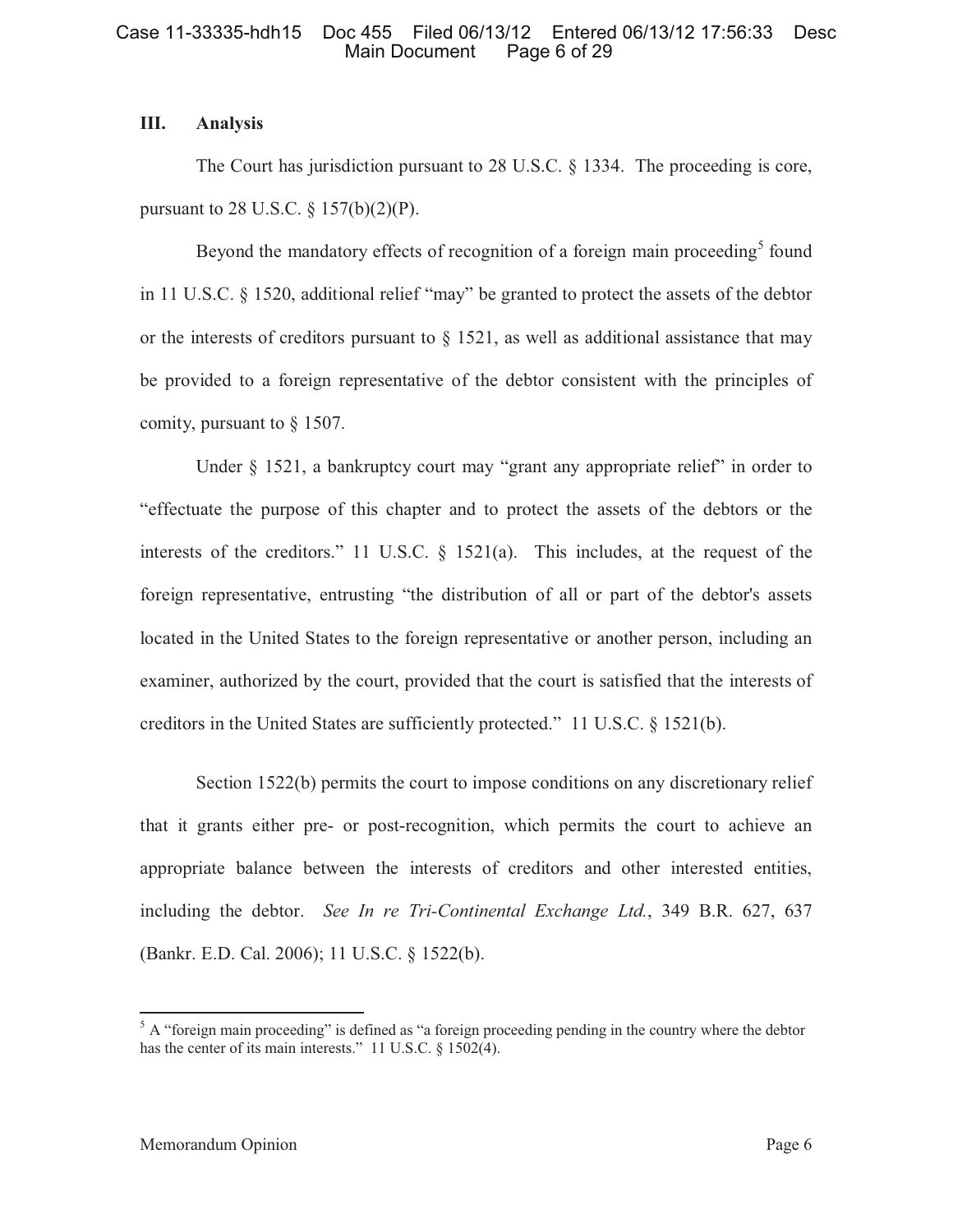In addition to the relief enumerated in  $\S 1521$ ,  $\S 1507(a)$  of the Bankruptcy Code

provides that "the court, if recognition is granted, may provide additional assistance to a

foreign representative." 11 U.S.C. § 1507(a). In determining whether to provide such

additional assistance, courts must look to  $\S 1507(b)$  for guidance, which provides that:

(b) In determining whether to provide additional assistance under this title or under other laws of the United States, the court shall consider whether such additional assistance, consistent with principles of comity, will reasonably assure:

- 1) just treatment of all holders of claims against or interests in the debtor's property;
- 2) protection of claim holders in the United States against prejudice and inconvenience in the processing of claims in such foreign proceeding;
- 3) prevention of preferential or fraudulent dispositions of property of the debtor;
- 4) distribution of proceeds of the debtor's property substantially in accordance with the order prescribed by this title; and
- 5) if appropriate, the provision of an opportunity for a fresh start for the individual that such foreign proceeding concerns.

11 U.S.C. § 1507(b). Comity should be the Court's primary consideration when applying § 1507(b). *See In re Petition of Garcia Avila*, 296 B.R. 95, 108 n. 14 (Bankr. S.D.N.Y. 2003). Comity has been defined as the "recognition which one nation allows within its territory to the legislative, executive or judicial acts of another nation, having due regard both to international duty and convenience, and to the rights of its own citizens or of other persons who are under the protections of its laws." *Hilton v. Guyot*, 159 U.S. 113, 163-64, 16 S. Ct. 139 (1895). Granting comity to judgments in foreign bankruptcy proceedings is appropriate as long as U.S. parties are provided the same fundamental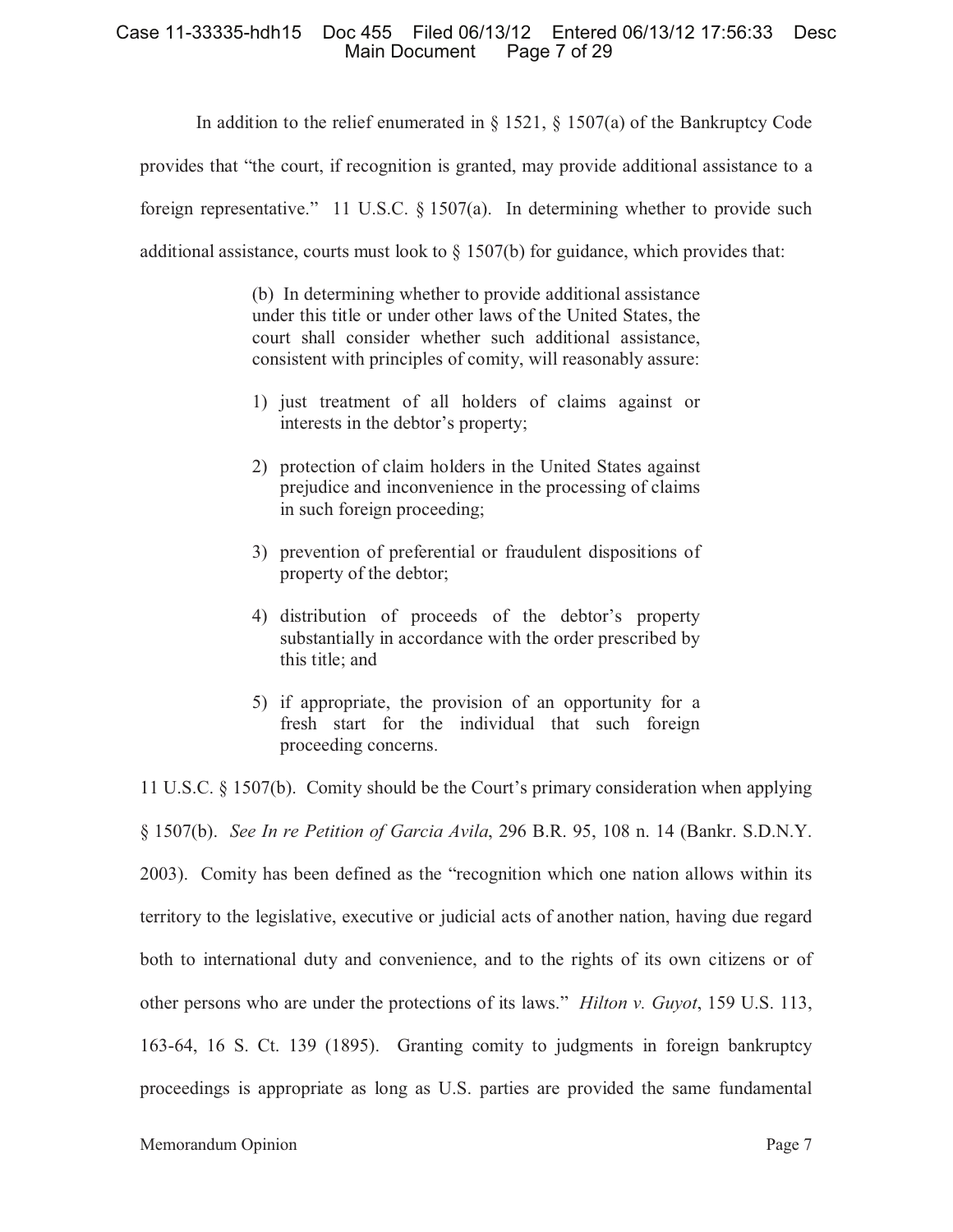protections that litigants in the United States would receive. *See id*. at 202-03; 16 S. Ct. at 158-59.

Vitro SAB urges the Court to defer in favor of the Enforcement Motion in the interests of comity. However, "The principle of comity has never meant categorical deference to foreign proceedings. It is implicit in the concept that deference should be withheld where appropriate to avoid the violation of the laws, public policies, or rights of the citizens of the United States." *In re Treco*, 240 F.3d 148, 157 (2d Cir. 2001); *see also, Overseas Inns S.A., P.A. v. United States*, 911 F.2d 1146 (5th Cir. 1990) (comity was not accorded to Luxembourg bankruptcy plan that treated IRS as general, rather than priority, creditor); *In re Schimmelpenninck*, 183 F.3d 347, 365 (5th Cir.1999) ("foreign laws . . . must not be repugnant to our laws and policies").

# *Public Policy Exception--§ 1506*

If the Court finds that the *Concurso* Approval Order should be enforced, pursuant to § 1507, then the Chapter 15 of the Bankruptcy Code provides a final hurdle for Vitro SAB to overcome in the public policy exception found in  $\S$  1506. Specifically,  $\S$  1506 provides that "[n]othing in this chapter prevents the court from refusing to take an action governed by this chapter if the action would be manifestly contrary to the public policy of the Untied States." 11 U.S.C. § 1506.

The parties spent much of their time on this issue. Unfortunately, the Bankruptcy Code does not define what should be considered "manifestly contrary to the public policy of the United States." Therefore, this Court must look to the legislative history and to relevant case law for guidance.

#### Memorandum Opinion **Page 8**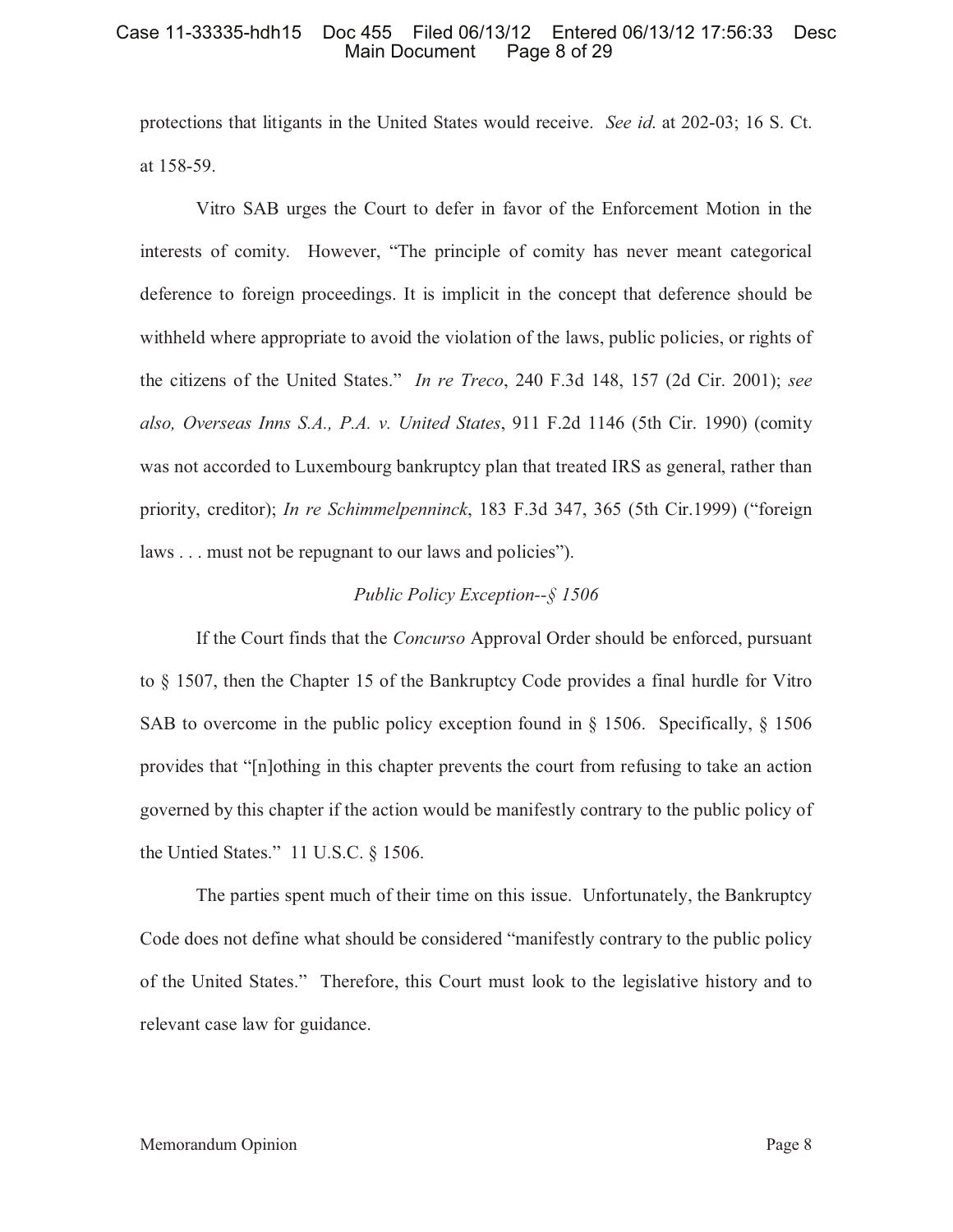Although few published opinions discuss the scope of section 1506, "it appears well settled that the exception is to be construed narrowly." *In re British Am. Isle of Venice, Ltd.,* 441 B.R. 713, 717 (Bankr. S.D. Fla. 2010) (citing *In re Qimonda AG Bankr. Litig.,* 433 B.R. 547, 567-70 (E.D. Va. 2010)). Further, it should be "invoked only under exceptional circumstances concerning matters of fundamental importance for the United States." *In re Ran*, 607 F.3d 1017, 1021 (5th Cir. 2010) (citing *In re Iida*, 377 B.R. 243 (9th Cir. BAP 2007)); *In re Atlas Shipping A/S*, 404 B.R. 726 (Bankr. S.D.N.Y. 2009); *In re Ernst and Young, Inc.*, 383 B.R. 773, 781 (Bankr. D. Colo. 2008)). "The word 'manifestly' in international usage restricts the public policy exception to the most fundamental policies of the United States." *In re Ephedra Prods. Liability Litig*., 349 B.R. 333, 336 (S.D.N.Y. 2006) (citing H.R. REP. NO. 109-31(I), at 109, as reprinted in 2005 U.S.C.C.A.N 88, 172).

Despite § 1506's limited scope, the statute has also been described as a "safety valve<sup>"6</sup> that offers "specific protections"<sup>7</sup> to creditors in Chapter 15 proceedings. When determining whether to apply § 1506,

> courts have focused on two factors: (1) whether the foreign proceeding was procedurally unfair; and (2) whether the application of foreign law or the recognition of a foreign main proceeding under Chapter 15 would 'severely impinge the value and import' of a U.S. statutory or constitutional right, such that granting comity would 'severely hinder United States bankruptcy courts' abilities to carry out … the most fundamental policies and purposes' of these rights.

*Id.* (quoting *In re Qimonda AG Bankr. Litig.*, 433 B.R. at 568-69) (citations omitted).

<sup>6</sup> *In re Basis Yield Alpha Fund (Master)*, 381 B.R. 37, 45 n.27 (Bankr. S.D.N.Y. 2008).

<sup>7</sup> *In re Tri- Cont'l Exch. Ltd.*, 349 B.R. 627, 638 (Bankr. E.D. Cal. 2006).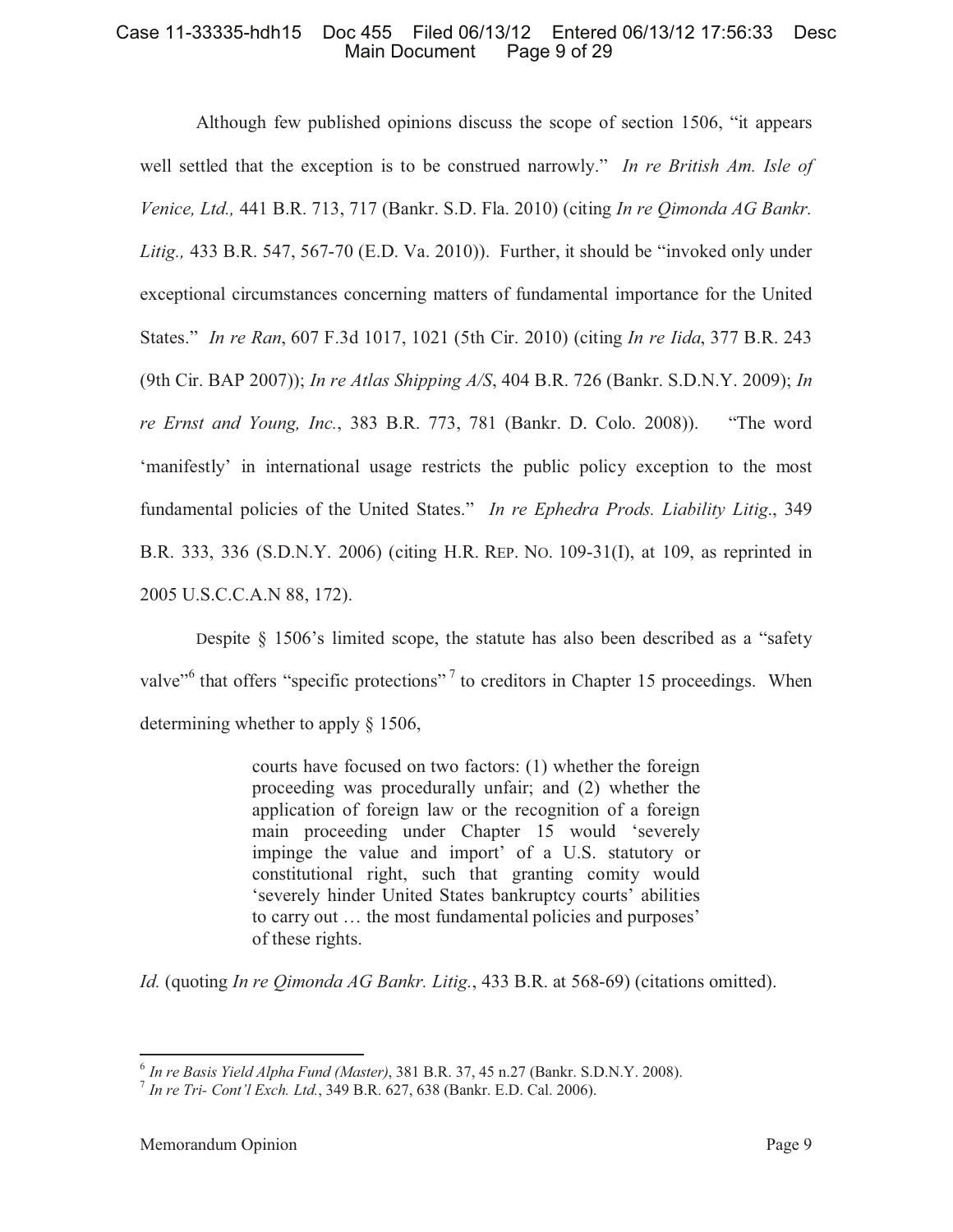Although not much case law exists, several courts have recently considered the § 1506 public policy exception. Because Chapter 15 of the Bankruptcy Code was not enacted until 2005, the scope of § 1506 has not yet been clearly defined. Therefore, a review of some of the more recent cases is helpful.

In *In re Ephedra Prods. Liability Litig*., the bankruptcy court had to determine whether granting an order recognizing and enforcing an order of the Canadian insolvency tribunal would violate § 1506. 349 B.R. 333 (S.D.N.Y. 2006). The Canadian order at issue approved a claims resolution procedure that provided for mandatory mediation, which could result in the liquidation of claims by creditors who never approved of the plan. *Id*. at 335. Some of the claimants argued that the foreign "procedure was manifestly contrary to U.S. policy because it deprived them of due process and a jury trial." *Id*. The bankruptcy court looked to the legislative history and found that the word "manifestly" is restrictive so that the public policy exception should be "narrowly interpreted." *Id*. at 336. Looking at an 1895 Supreme Court decision, *Hilton v. Guyot*, 159 U.S. 113, 16 S. Ct. 139 (1895), the *Ephedra* court added that foreign judgments should be recognized and enforced when the foreign "'proceedings are according to the course of a civilized jurisprudence,' *i.e*., fair and impartial." *In re Ephedra Prods. Liability Litig*., 349 B.R. at 336 (quoting *Hilton,* 159 U.S. at 205-06).

With respect to the claimants' due process argument, the court acknowledged that there was at least some merit to the objection because the Claims Officer had originally refused to receive evidence and to liquidate claims without granting interested parties an opportunity to be heard. *Id.* at 335. However, the bankruptcy court ultimately rejected the due process argument because the Ontario Court adopted amendments to the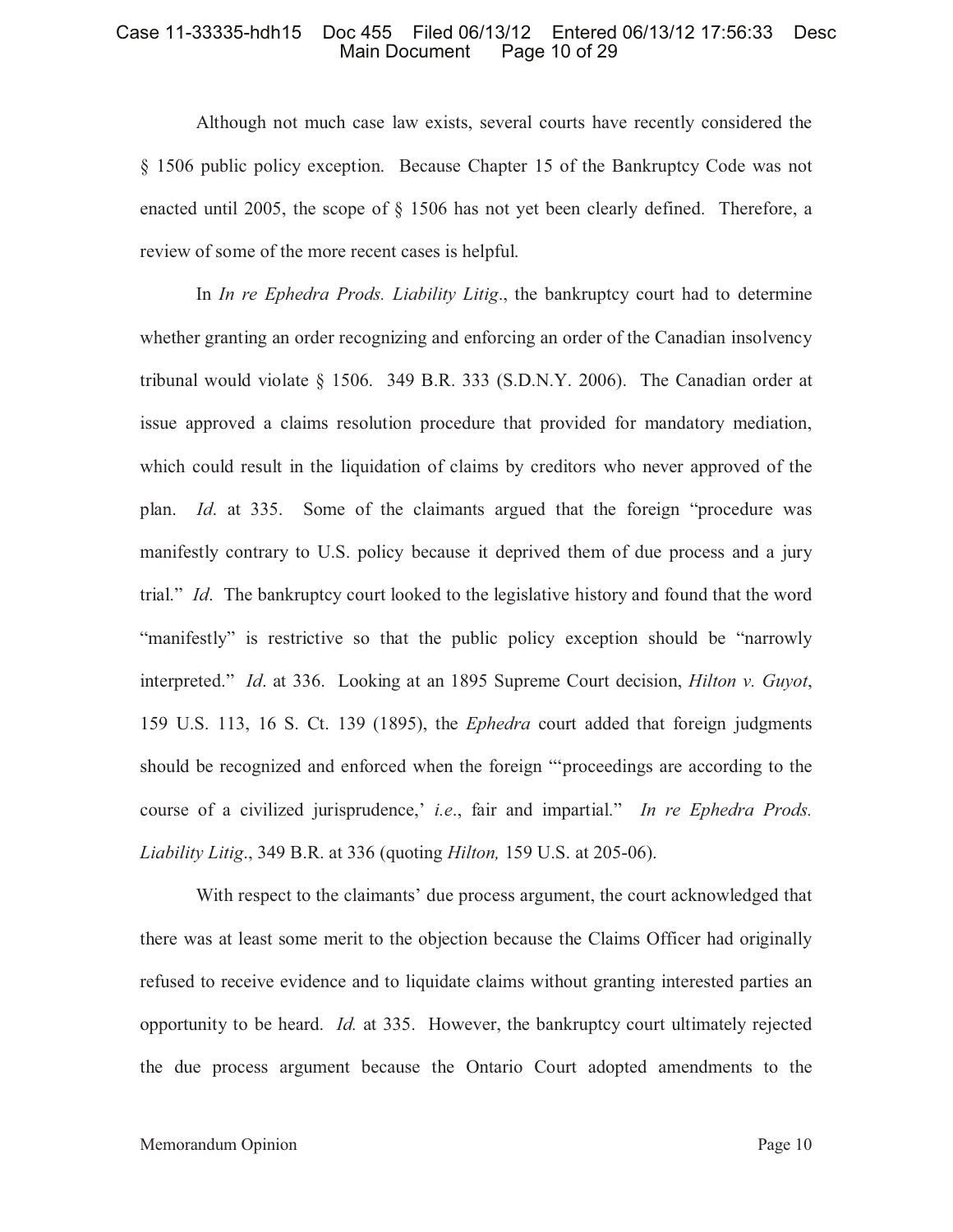Canadian order that cured the due process problems. *Id*. With respect to the claimants' second argument, based on deprivation of their right to a jury trial, the court held that "neither § 1506 nor any other law prevents a United States court from giving recognition and enforcement . . . simply because the procedure alone does not include a right to jury." *Id*. at 335-36. Although the bankruptcy court recognized that the constitutional right to a jury trial is important to the American legal system, it did not find that a jury trial is absolutely necessary in order to have a fair and impartial verdict. *Id.* at 337 (citing *Evangelical Alliance Mission*, 930 F.2d 764, 768 (9th Cir.1991); *In re Union Carbide Corp. Gas Plant Disaster at Bhopal*, 809 F.2d 195, 199, 202 (2d Cir.1987)). Because the court found that the claimants' real complaint had to do with the loss of leverage during settlement negotiations, the court rejected the argument. *Id*. It explained that "[d]eprivation of such bargaining advantage hardly rises to the level of imposing on plaintiffs some fundamental unfairness." *Id*.

In *In re Qimonda AG Bankr. Litig.*, the United States District Court discussed the § 1506 public policy exception at length. 433 B.R. 547, 567-71 (E.D. Va. 2010). Qimonda, a German company and producer of computer chips, claimed to hold approximately 12,000 patents, including at least 4,000 U.S. patents and over 1,000 pending U.S. patent applications. *Id*. at 552. Before the commencement of insolvency proceedings in Germany, Qimonda entered into various joint venture and patent crosslicensing agreements with international electronic companies. *Id*. In the foreign insolvency proceeding, Qimonda sought to terminate these patent cross-licensing agreements. The attorney appointed as Insolvency Administrator of Qimonda's estate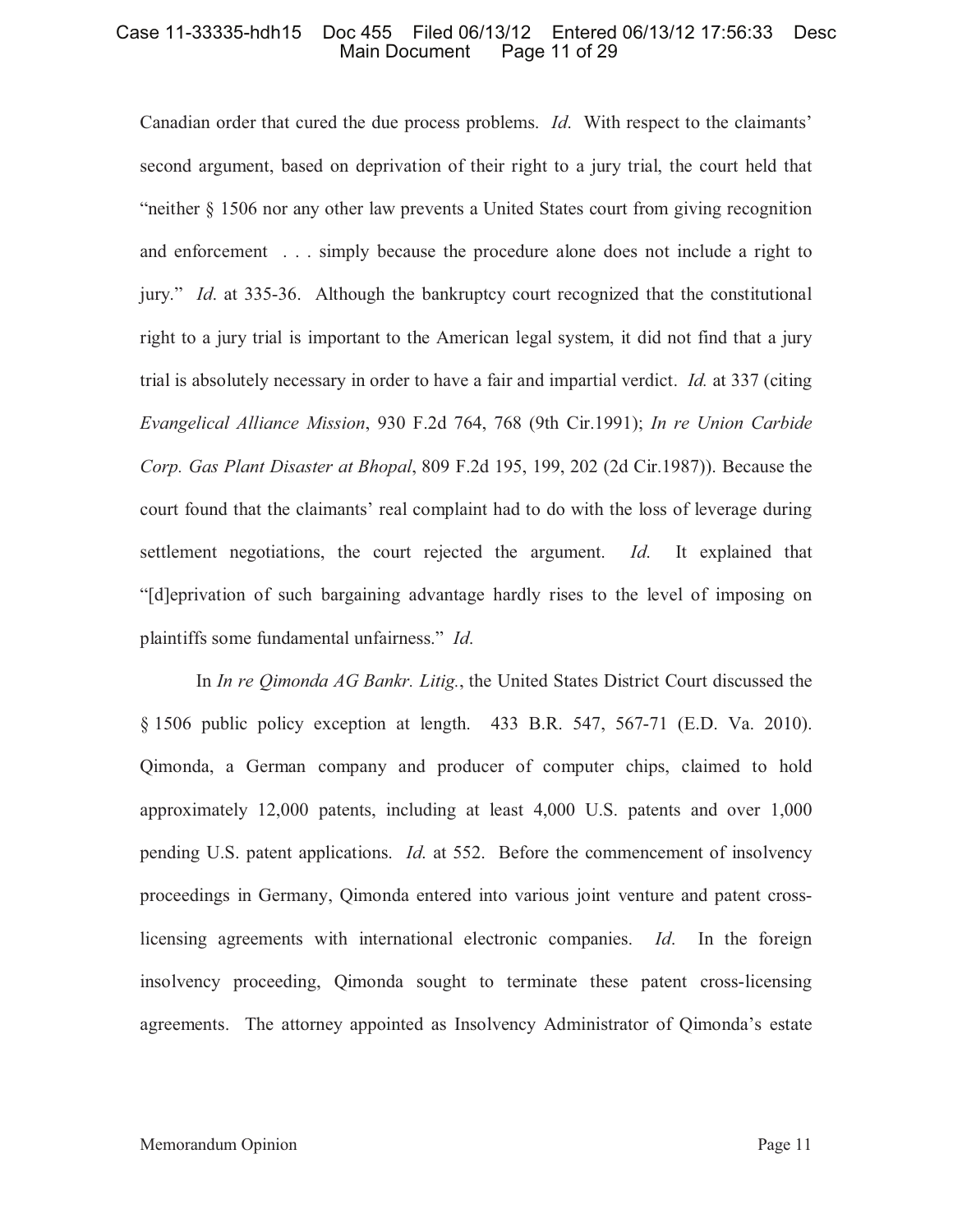filed a petition for recognition of the German insolvency proceeding in the U.S. Bankruptcy Court. *Id*.

The bankruptcy court below in *In re Qimonda AG*, had a hearing and issued two orders. *Id*. at 552 (discussing *In re Qimonda AG*, 2009 WL 4060083 (Bankr. E.D. Va. 2009) (No. 09-14766-RGM), *aff'd in part, remanded in part sub nom*. *In re Qimonda AG Bankr. Litig.,* 433 B.R. 547 (E.D. Va. 2010)). According to the United States District Court, "[t]he first order correctly recognized the insolvency proceeding as a 'foreign main proceeding.'" *Id*. (citing 11 U.S.C. § 1517). The second order granted discretionary relief to Qimonda and the Insolvency Administrator, including a paragraph that made particular "provisions of the Bankruptcy Code applicable to Qimonda's Chapter 15 proceeding." *Id*. at 552-53. After the bankruptcy court issued the orders, the Insolvency Administrator sent letters to some of the international electronic companies in order to elect nonperformance of their patent cross-licensing agreements pursuant to German Insolvency Code Section 103. *Id*. at 553. In response to these letters sent on behalf of Qimonda, certain international electronic companies argued that election of these agreements was impermissible under  $\S$  365(n) of the U.S. Bankruptcy Code, which was made applicable by the bankruptcy court's second order. *Id*. In order to resolve the dispute, the Insolvency Administrator filed a motion with the bankruptcy court seeking to amend the second order. *Id*. The bankruptcy court granted the motion and issued a new order, stating that:

> [t]he application of section 365 to the instant proceeding shall not in any way limit or restrict (i) the right of the Administrator to elect performance or nonperformance of agreements under § 103 German Insolvency Code or such other applicable rule of law in the Foreign Proceeding, or (ii) the legal consequence of such election; provided,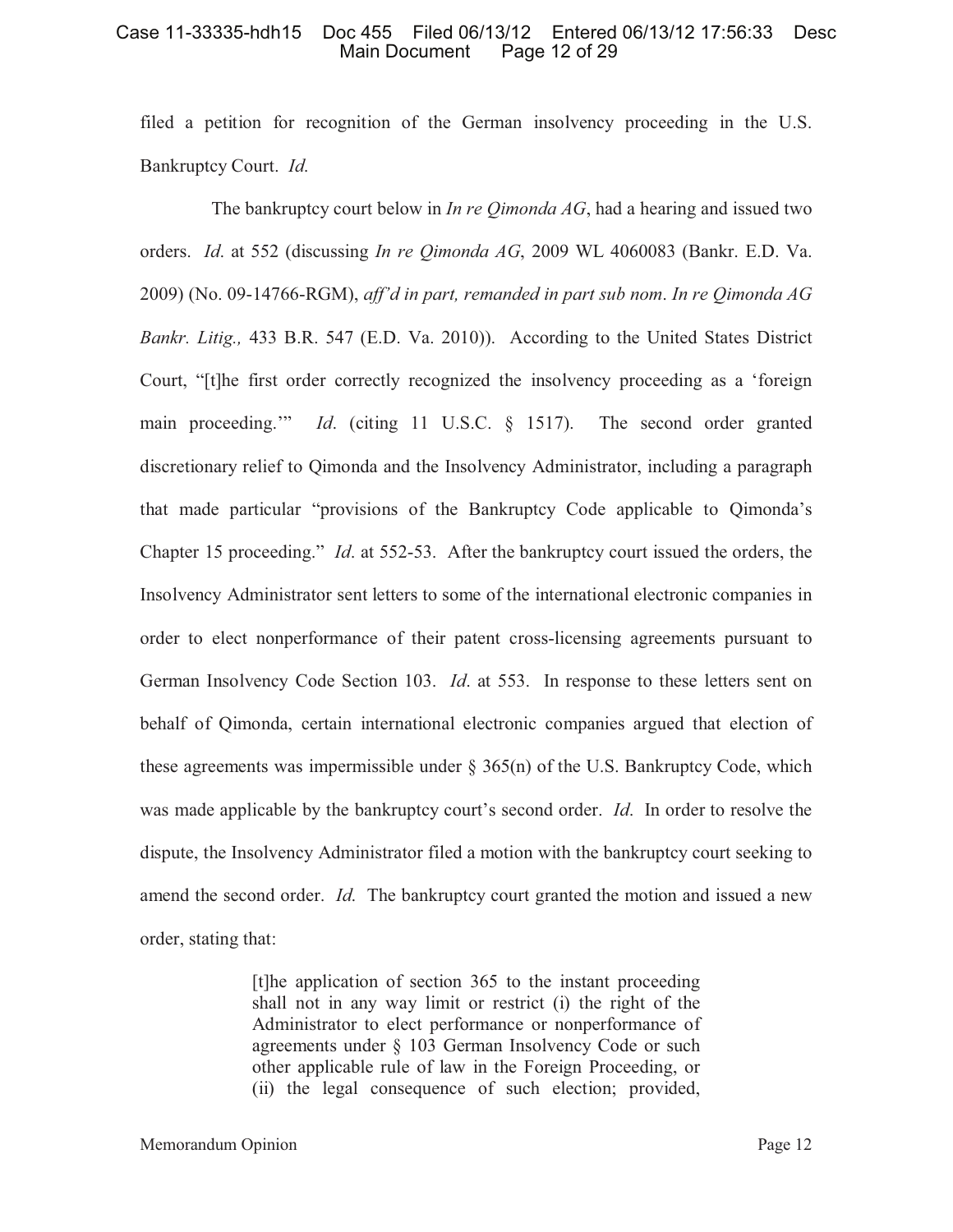however, if upon a motion by the Administrator under Section 365 of the Bankruptcy Code, the Court enters an Order providing for the assumption or rejection of an executory contract, then Section 365 shall apply without limitation solely with respect to the contracts subject to such motion.

*In re Qimonda AG Bankr. Litig.* at 553-54 (citation omitted). The bankruptcy court also revised the second order. Specifically, it added the following language to the paragraph making certain provisions of the U.S. Bankruptcy Code applicable: "provided, however, Section 365(n) applies only if the Foreign Representative rejects an executory contract pursuant to Section 365 (rather than simply exercising the rights granted to the Foreign Representative pursuant to the German Insolvency Code)." *Id.* at 554 (citation omitted).

On appeal, the international electronic companies argued that "the Bankruptcy Court erred in conditioning the applicability of  $\S$  365(n) on the Foreign Representative's formal rejection of the parties' cross-licensing agreements under the Bankruptcy Code." *Id*. at 554. The district court focused on "whether § 365(n) embodies the fundamental public policy of the United States, such that subordinating [it] to German Insolvency Code § 103 is an action 'manifestly contrary to the public policy of the United States.'" *Id.* at 565 (citing 11 U.S.C. § 1506). The district court reviewed applicable case law and found three guiding principles for analyzing whether an action taken in a Chapter 15 proceeding is manifestly contrary to the public policy of the United States:

- 1) The mere fact of conflict between foreign law and U.S. law, absent other considerations, is insufficient to support the invocation of the public policy exception.
- 2) Deference to a foreign proceeding should not be afforded in a Chapter 15 proceeding where the procedural fairness of the foreign proceeding is in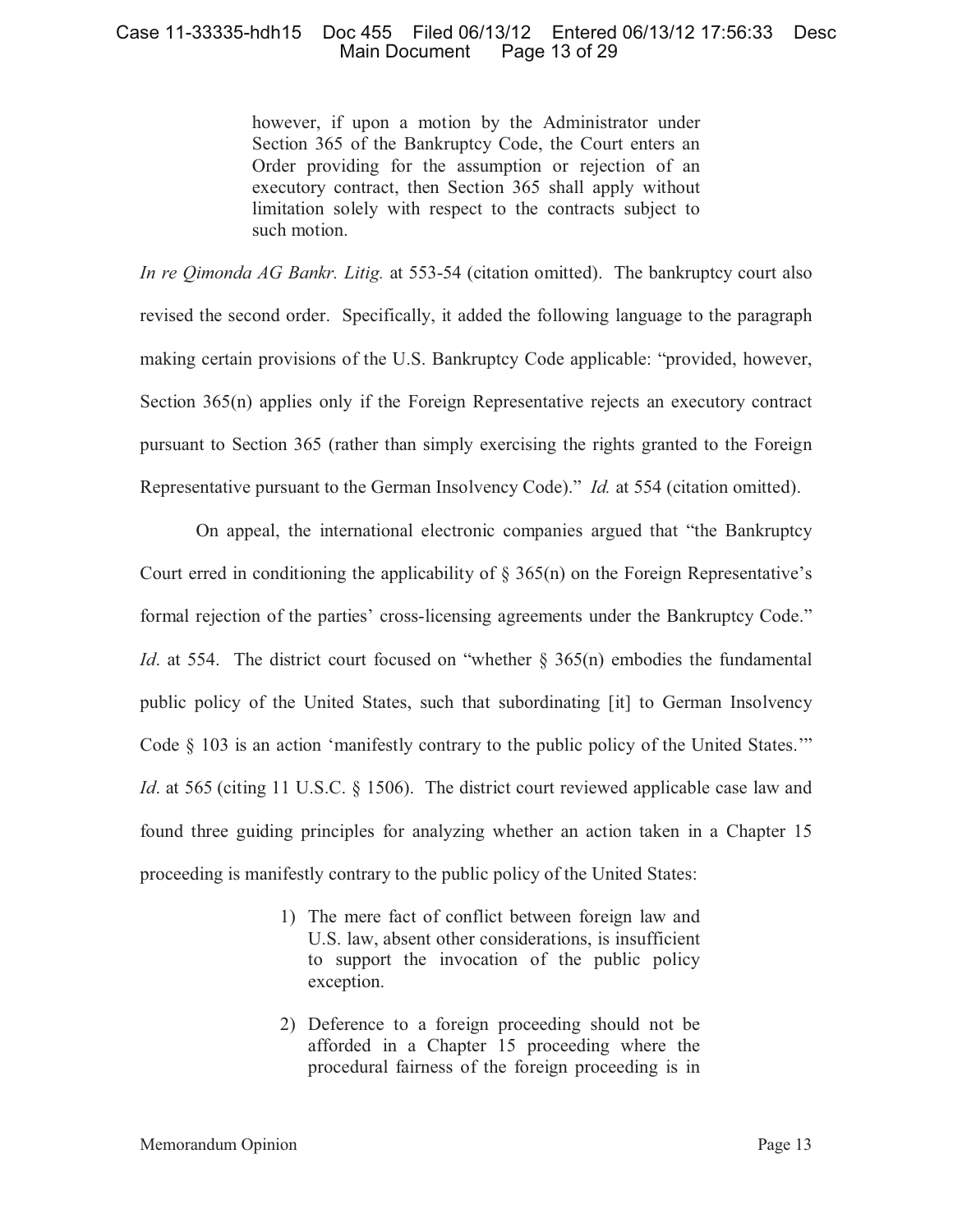doubt or cannot be cured by the adoption of additional protections.

3) An action should not be taken in a Chapter 15 proceeding where taking such action would frustrate a U.S. court's ability to administer the Chapter 15 proceeding and/or would impinge severely a U.S. constitutional or statutory right, particularly if a party continues to enjoy the benefits of the Chapter 15 proceeding.

*Id*. at 570. The district court found that, based on the record, it was unclear whether the three principles were applied to "the Bankruptcy Court's decision to condition the applicability of  $\S$  365(n) on the formal rejection of an executory contract under the Bankruptcy Code." *Id*. Instead, the bankruptcy court merely held that U.S. courts administering Chapter 15 proceedings must "cooperate on an international basis and … give precedence to the [foreign] main proceeding." *Id. at* 570-71 (citing *In re Qimonda AG*, 2009 WL 4060083, at \*2). Therefore, the district court remanded the case to the bankruptcy court so that it could be determined whether there had been a violation of fundamental U.S. public policies under § 1506. *Id*. at 571.

Upon remand, the bankruptcy court held that deferring to German law, to the extent that it would allow for the cancellation of U.S. patent licenses, would be manifestly contrary to U.S. public policy. *In re Qimonda AG*, 462 B.R. 165, 185 (Bankr. E.D. Va. 2011). Although the bankruptcy court acknowledged that terminating the licenses would result in greater value to the debtor's estate, it found that interest to be outweighed by the risk to substantial investments by the licensees in research and manufacturing facilities in reliance on the design freedom provided by cross-licensing agreements. *Id*. at 182-83 (considering §1522(a) of the U.S. Bankruptcy Code). With respect to the § 1506 analysis, procedural fairness was not the issue. *Id*. at 183. In fact,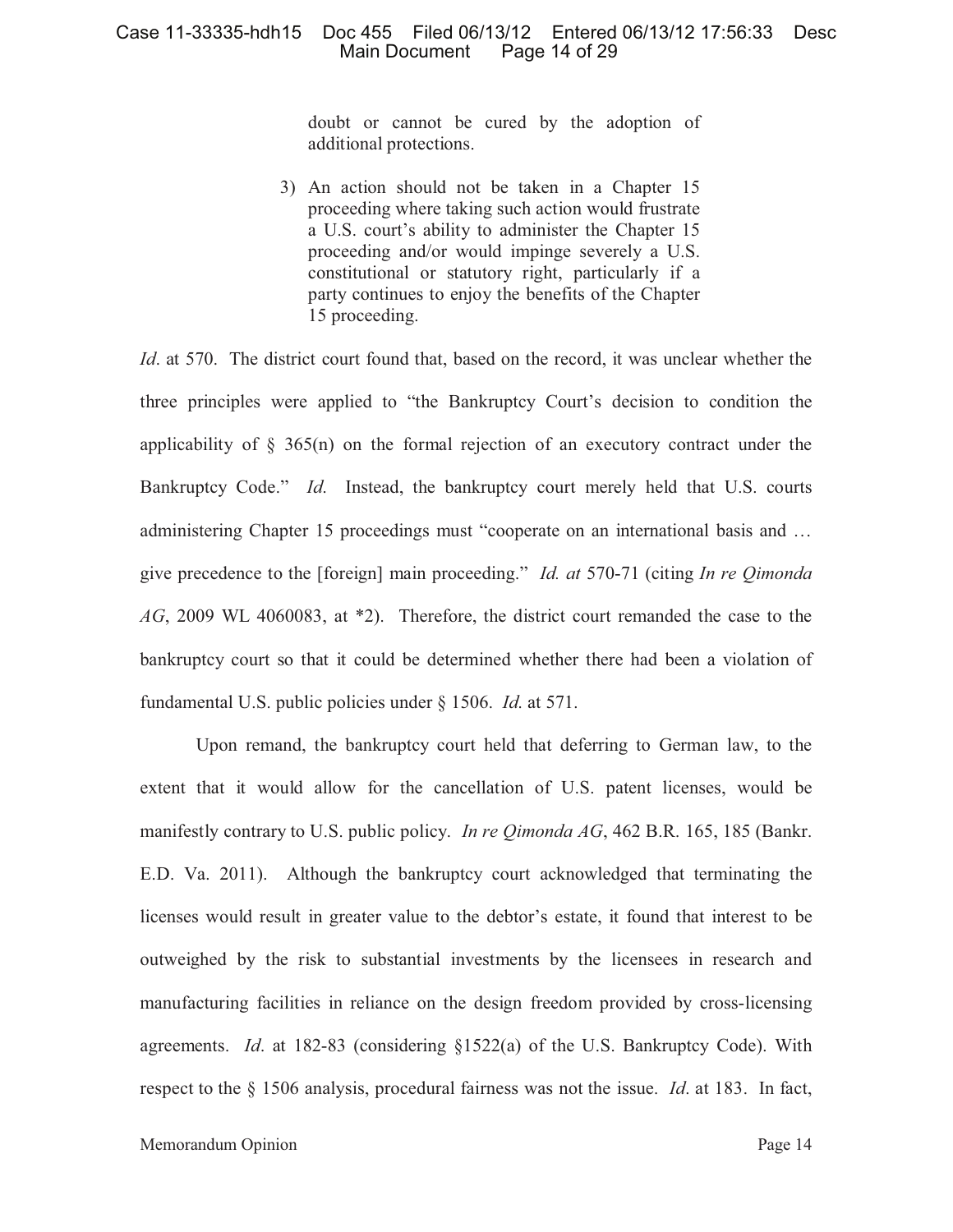the objecting parties never argued that the German proceedings or German insolvency laws were procedurally unfair. *Id*. Instead, the analysis hinged on whether the application of German insolvency law would impinge on a "U.S. statutory or constitutional right such that deferring to German law would defeat the most fundamental policies and purposes of such rights." *Id*. at 184. The bankruptcy court expressed concern that terminating the licenses would result in uncertainty, which would lead to a slower pace of innovation to the detriment of the U.S. economy. *Id*. at 185. Specifically, the objecting parties argued that the uncertainty would discourage investments in research and development, as well as "construction of manufacturing facilities that are required in the … industry." *Id*. In furtherance of that argument, all but one of the objecting parties offered Professor Jerry A. Hausman as an expert witness. *Id*. at 176, n 9. He testified that eliminating the protection  $\S 365(n)$  provides to licensees if the licensor files bankruptcy would impair innovation by creating uncertainty, which would ultimately impact investment decisions. *Id*. at 176. In fact, Professor Hausman posited that if  $\S$  365(n) was inapplicable then many innovative products, such as the iPhone, might have reached the market later. *Id*. at 185. Despite conflicting evidence, the bankruptcy court was persuaded by Professor Hausman's position. *Id*. According to the bankruptcy court, failing to apply  $\S 365(n)$  to the facts of this case would result in uncertainty, which would ultimately impinge on the important statutory protection provided to licensees of U.S. patents. *Id*. Therefore, a separate order was entered "denying the foreign administrator's motion to amend the Supplemental Order and confirming that § 365(n) applies." *Id*.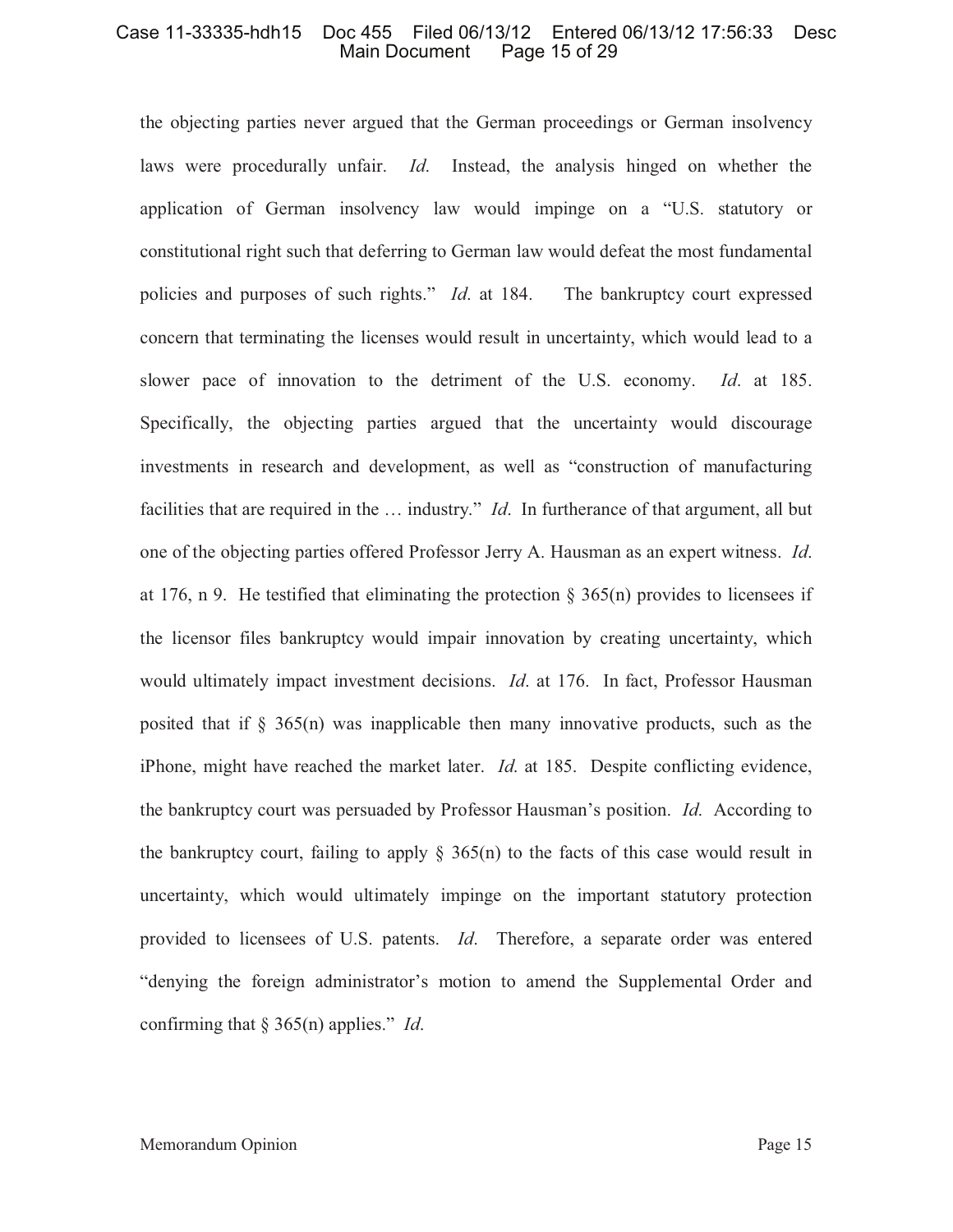In *In re Gold & Honey, Ltd.*, a bankruptcy court applied § 1506 and determined that recognition of an Israeli receivership proceeding as a foreign proceeding would be manifestly contrary to the public policy of the United States. 410 B.R. 357, 371 (Bankr. E.D.N.Y. 2009). Gold & Honey, Ltd. ("GH Ltd.") and Gold & Honey (1995) L.P. ("GH LP") were debtors in non-consolidated Chapter 15 cases, as well as in administratively consolidated Chapter 11 proceedings, which were pending with the bankruptcy court before the Chapter 15 cases were filed. *Id*. at 360. In fact, the debtors filed their petitions for the Chapter 11 cases on September 23, 2008,<sup>8</sup> at which time  $\S 362$  of the Bankruptcy Code automatically stayed all litigation against GH Ltd. and GH  $LP$ . Despite the filing of the Chapter 11 cases, First International Bank of Israel ("FIBI") continued to pursue its pending application for the appointment of a temporary receiver before an Israeli Court.<sup>10</sup> Ultimately, this fact led to the bankruptcy court's finding that § 1506 applied and that recognition of the foreign proceeding would be manifestly contrary to the public policy of the United States. Specifically, the bankruptcy court refused to recognize the foreign proceeding "because such recognition would reward and legitimize FIBI's violation of both the automatic stay and [its] Orders regarding the stay." *Id*. at 371.

In *In re Gold & Honey, Ltd.*, the debtors applied to the U.S. bankruptcy court for an order stating that the automatic stay applied to the debtors' "property wherever located and by whomever held" on October 3, 2008. *Id*. at 363. Agreeing with the debtors, on

<sup>8</sup> *In re Gold & Honey, Ltd*., 410 B.R. 357, 363 (Bankr. E.D.N.Y. 2009).

<sup>9</sup> This Court, like the bankruptcy court in *In re Qimonda AG Bankr. Litig.*, acknowledges that courts and commentators have disagreed about whether the § 362 automatic stay may be applied extraterritorially, but finds, nevertheless, that resolution of this question would not impact the import of *In re Gold & Honey* to the facts of *In re Qimonda AG Bankr. Litig. See* 433 B.R. 547, 570 n. 43 (Bankr. E.D. Va. 2010) (citing *French v. Liebmann (In re French)*, 320 B.R. 78, 81-83 (E.D. Va. 2004)).

<sup>&</sup>lt;sup>10</sup> "In late July 2008, FIBI seized substantially all of GH Ltd. and GH LP's assets and accounts, and commenced the Israeli Receivership Proceeding." *In re Gold & Honey, Ltd*., 410 B.R. at 362.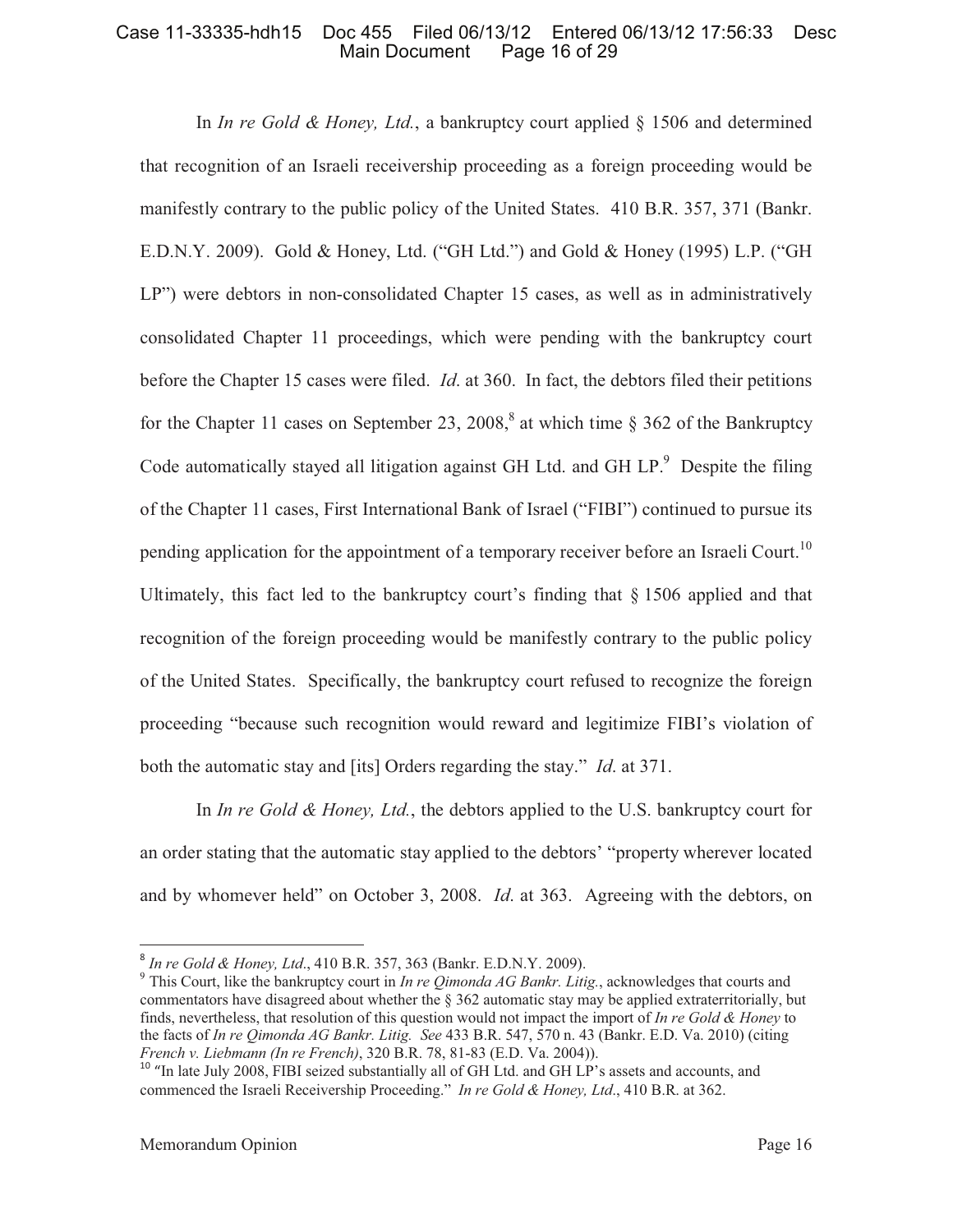October 6, 2008, the bankruptcy court entered an Order stating the same. *Id*. Furthermore, the bankruptcy court "advised FIBI that if it proceeded before the Israeli Court in the Israeli Receivership Proceeding, it did so at its own peril." *Id*. (citation omitted). Nevertheless, FIBI continued its actions in the Israeli Receivership Proceeding. *Id.* at 364. Thereafter, the U.S. bankruptcy court's Order and the record of the October 6 Hearing were presented to the Israeli Court. *Id*. In the Israeli Court's decision, dated October 30, 2008, it determined that neither the automatic stay nor the U.S. bankruptcy court's Order should be given effect and that the Israeli Receivership Proceeding could continue irrespective of the debtors' chapter 11 cases. *Id*. On November 30, 2008, pursuant to FIBI's application in the Israeli Receivership Proceeding, the Israeli Court appointed receivers for GH Ltd. and GH LP. *Id.* The receivers filed petitions, in the Chapter 15 cases, for recognition of the Israeli Receivership Proceeding as foreign main proceedings of GH Ltd. and GH LP. *Id*. at 365.

The bankruptcy court denied the receivers' petitions for recognition of the Israeli Receivership Proceeding as a foreign proceeding, based on the public policy exception in § 1506. *Id*. at 371-73. First, it recognized, as does this Court, that "the legislative history of Section 1506 demonstrates that this exception should be applied narrowly" so that it is "invoked only when fundamental policies of the United States are at risk." *Id*. at 372 (citing *In re Iida*, 377 B.R. 243 (B.A.P. 9th Cir. 2007); *In re Atlas Shipping A/S*, 404 B.R. 726 (Bankr. S.D.N.Y. 2009); *In re Ernst & Young, Inc*., 383 B.R. 773, 781 (Bankr. D. Colo. 2008) (citing H.R.REP. NO. 109-31(I) at 109 (2005), reprinted in U.S.C.C.A.N. 88, 172)). Next, it examined the cases relied upon by the receivers seeking recognition and distinguished them from the facts in *In re Gold & Honey, Inc. Id*. For example, the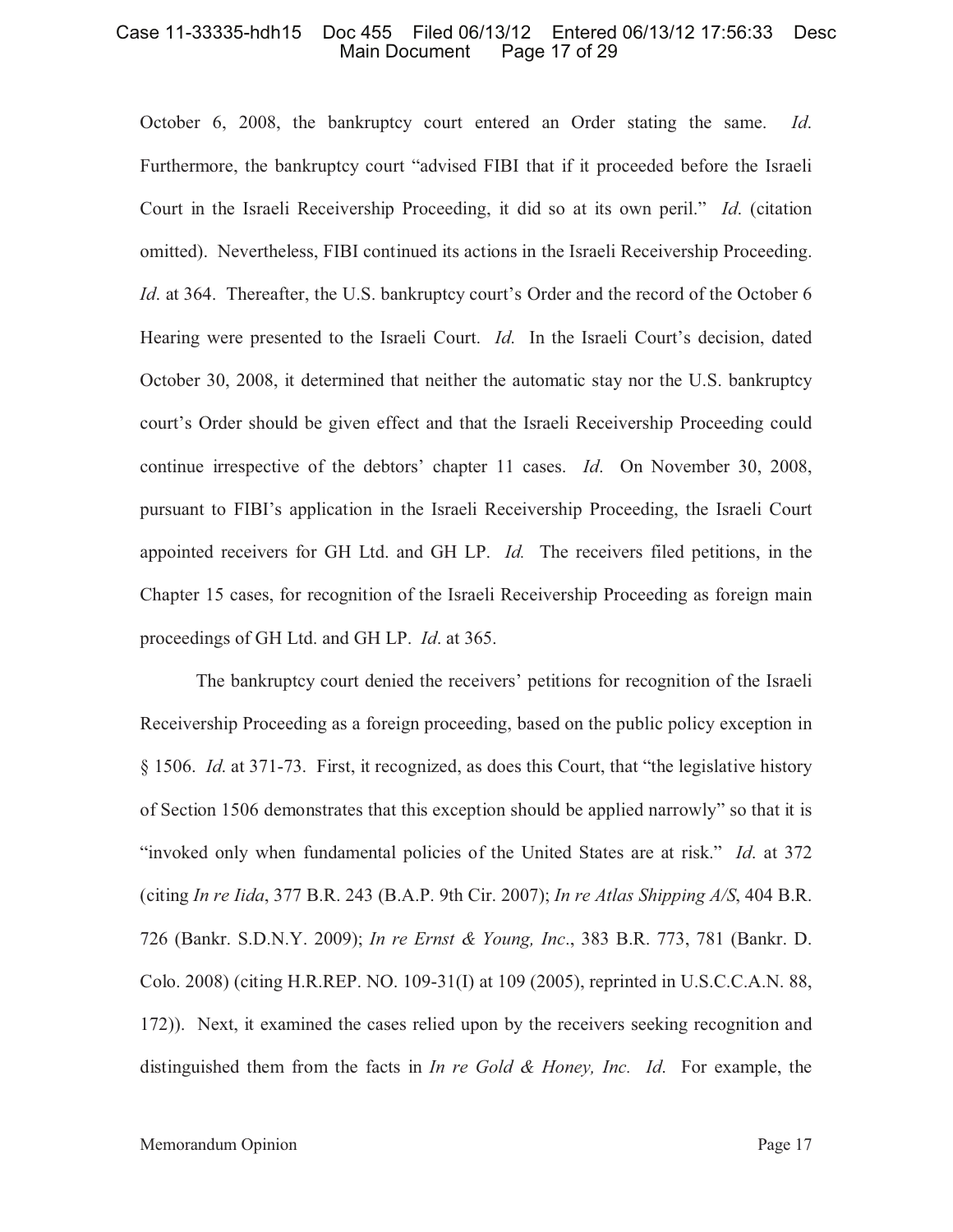bankruptcy court discussed *In re Ephedra Prods. Liab. Litig.,* and pointed out that the "United States District Court only approved the Ontario claims resolution procedure after the Ontario court adopted certain procedural changes requested by the United States court 'to assure greater clarity and procedural fairness.'" *In re Gold & Honey, Ltd*., 410 B.R. at 371 (quoting *In re Ephedra Prods. Liab. Litig.,* 349 B.R. 333, 334 (S.D.N.Y. 2006)). Also, the *Gold & Honey* court noted that "jury trials in bankruptcy courts are quite rare and not typically invoked in a claims allowance process" whereas "allowing the offensive use of an automatic stay violation … would severely impinge the value and import of the automatic stay." *Id*. The bankruptcy court reasoned that recognition of a "foreign seizure of a debtor's assets post-petition would severely hinder [our] bankruptcy courts' abilities to carry out two of the most fundamental policies and purposes of the automatic stay." *Id.* Additionally, "condoning FIBI's conduct ... would limit a federal court's jurisdiction over all of the debtors' property … as any future creditor could follow FIBI's lead and violate the stay in order to procure assets that were outside the United States, yet still under the United States court's jurisdiction." *Id*. (citing 28 U.S.C. § 1334(e)).

*In re Toft* is another published opinion where relief sought is denied based on the public policy exception in § 1506. 453 B.R. 186, 189 (Bankr. S.D.N.Y. 2011). In *Toft*  the bankruptcy court refused to recognize and enforce foreign orders, which would have permitted the foreign representative to access the debtor's email accounts stored on servers within the United States. *Id*. at 188-89. In the foreign proceeding, the foreign representative was granted a "Mail Interception Order"<sup>11</sup> in a German Court, and that order was later recognized and enforced by an *ex parte* order issued in an English Court.

<sup>&</sup>lt;sup>11</sup> The Mail Interception Order permitted the foreign representative and administrator of the German estate, Prager, to intercept Toft's postal and electronic mail. *In re Toft*, 453 B.R. at 188.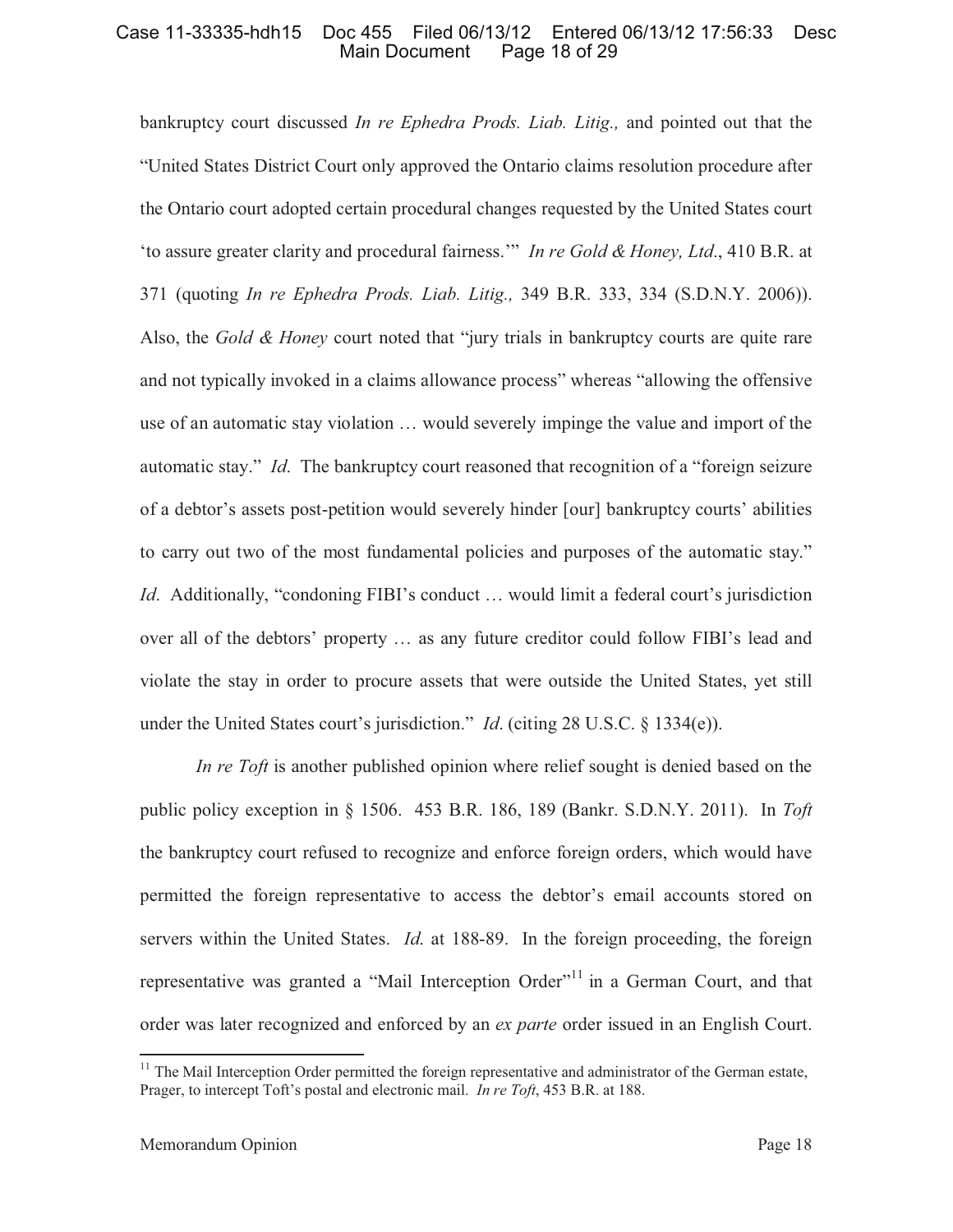*Id.* at 188. The foreign representative argued that the U.S. bankruptcy court should "grant comity" based on  $\S$  1521, 1507 and 1519(a) of the Bankruptcy Code. Reviewing these statutes, among others,  $12$  the bankruptcy court found that "there is no doubt that the relief available under Chapter 15 … should be consistent with the principle of comity." *Id*. at 189-90 (citing *In re Metcalfe & Mansfield Alt. Invs*., 421 B.R. 685, 697 (Bankr. S.D.N.Y. 2010)). In fact, it added that § 1507 expressly provides so "with respect to 'additional assistance,' and more broadly,  $\S$  1509(b)(3) directs that once a foreign representative obtains recognition, 'a court in the United States shall grant comity or cooperation to the foreign representative.'" *Id*. at 190. However, the bankruptcy court also found that "all relief under Chapter 15 is subject to the caveat in § 1506, providing the court with authority to deny the relief requested where such relief would be 'manifestly contrary to the public policy of the United States.'" *Id*. at 191 (citing 11 U.S.C. § 1506; *In re Ephedra Prods. Liability Litig*., 349 B.R. 333 (S.D.N.Y. 2006)). In other words, the foreign representative could not force the bankruptcy court to apply foreign laws in the U.S. proceeding by merely "making an impassioned appeal to comity." *Id*.

In the *Toft* opinion, Judge Gropper provides a detailed discussion of the applicable case law before concluding that an order of recognition as requested would violate § 1506, including the cases discussed previously in this opinion.<sup>13</sup> Additionally, Judge Gropper analyzed *In re Metcalfe & Mansfield Alt. Invs*., 421 B.R. 685, 697 (Bankr. S.D.N.Y. 2010), in which a bankruptcy court determined that § 1506 did not bar

<sup>&</sup>lt;sup>12</sup> The Court addressed the Wiretap Act and the Stored Communications Act, which are both subparts of the Electronic Communications Privacy Act (the "Privacy Act"). 18 U.S.C. § 2511, *et seq*.

<sup>13</sup> *In re Qimonda AG Bankr. Litig.,* 433 B.R. 547 (E.D. Va. 2010); *In re Ephedra Prods. Liability Litig.,*  349 B.R. 333 (S.D.N.Y. 2006); *In re Gold & Honey, Ltd*., 410 B.R. 357 (Bankr. E.D.N.Y. 2009).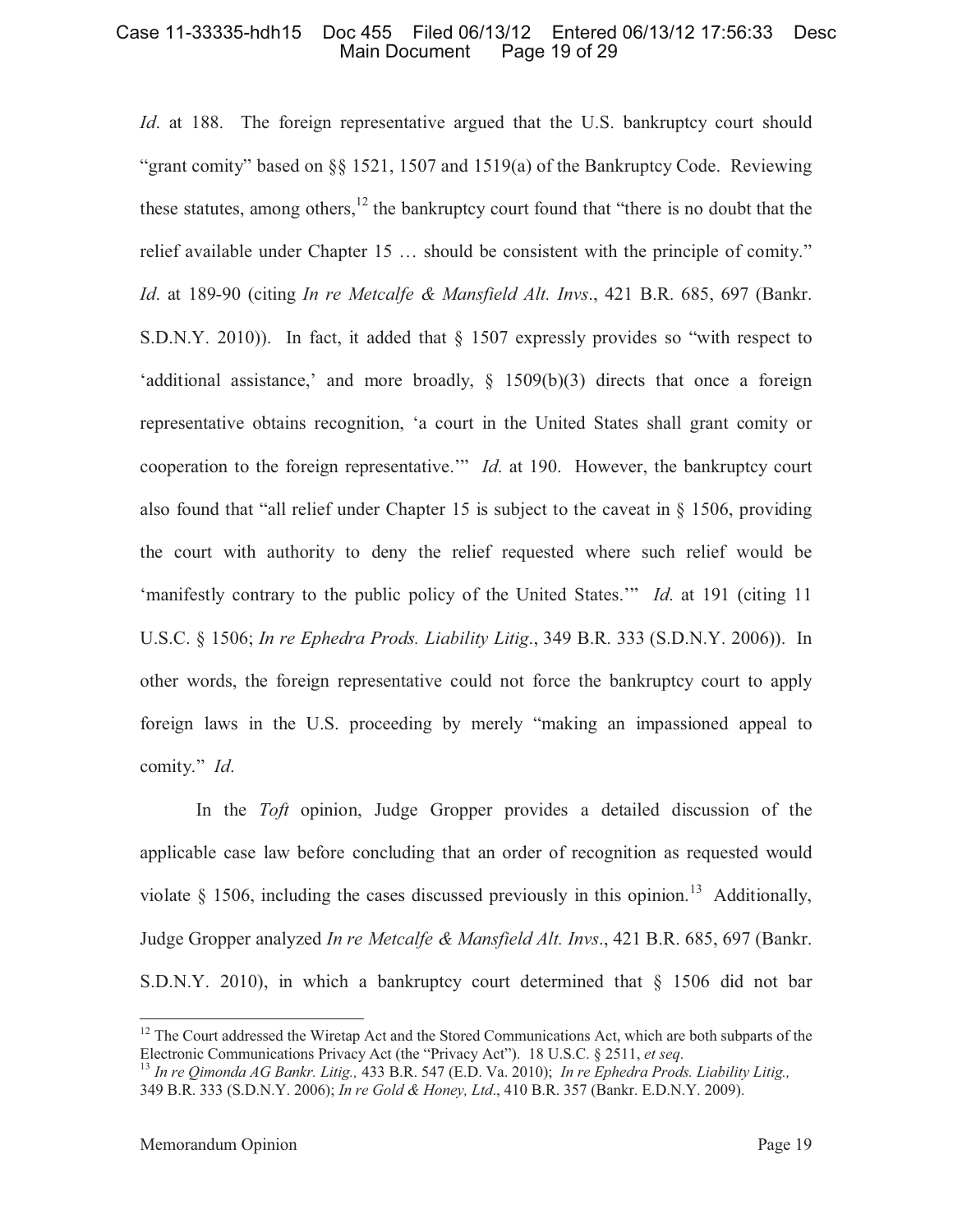enforcement of third-party releases that were part of a Canadian plan. *In re Toft*, 453 B.R. at 193-95. As does this Court, Judge Gropper recognized that "those courts that have considered the public policy exception codified in § 1506 have uniformly read it narrowly and applied it sparingly." *Id*. at 195. And that "foreign law need not be identical to U.S. law" in order to avoid violating § 1506, so it was not dispositive that U.S. law differed from German law. *Id.* at 198 (citations omitted). Ultimately, however, the court determined that "this is one of the rare cases that calls for its application" because "any *ex parte* recognition and enforcement of the Mail Interception Order would directly contravene the U.S. laws and public policies." *Id*. at 196. According to Judge Gropper, the question to be asked was "whether the German procedures [were] in accord with U.S. public policy," addressing:

- i. the manner in which an order of recognition would be entered – without notice to the debtor—and
- ii. the relief sought that German procedures be given effect in this country regardless of the fact that they exceed traditional limits on the powers of a trustee in bankruptcy under U.S. law and constitute relief that is banned by statute in this country and might subject those who carried it out to criminal prosecution.

*Id*. Judge Gropper rejected the foreign representative's arguments because providing the relief sought "would directly compromise privacy rights subject to a comprehensive scheme of statutory protection, available to aliens, built on constitutional safeguards incorporated in the Fourth Amendment as well as the constitutions of many States." *Id*. Said differently, these particular German procedures were not in accordance with U.S. public policy; therefore, such relief "would impinge severely a U.S. constitutional or statutory right." *Id*. at 198 (citing *In re Qimonda AG Bankr. Litig.*, 433 B.R. at 570).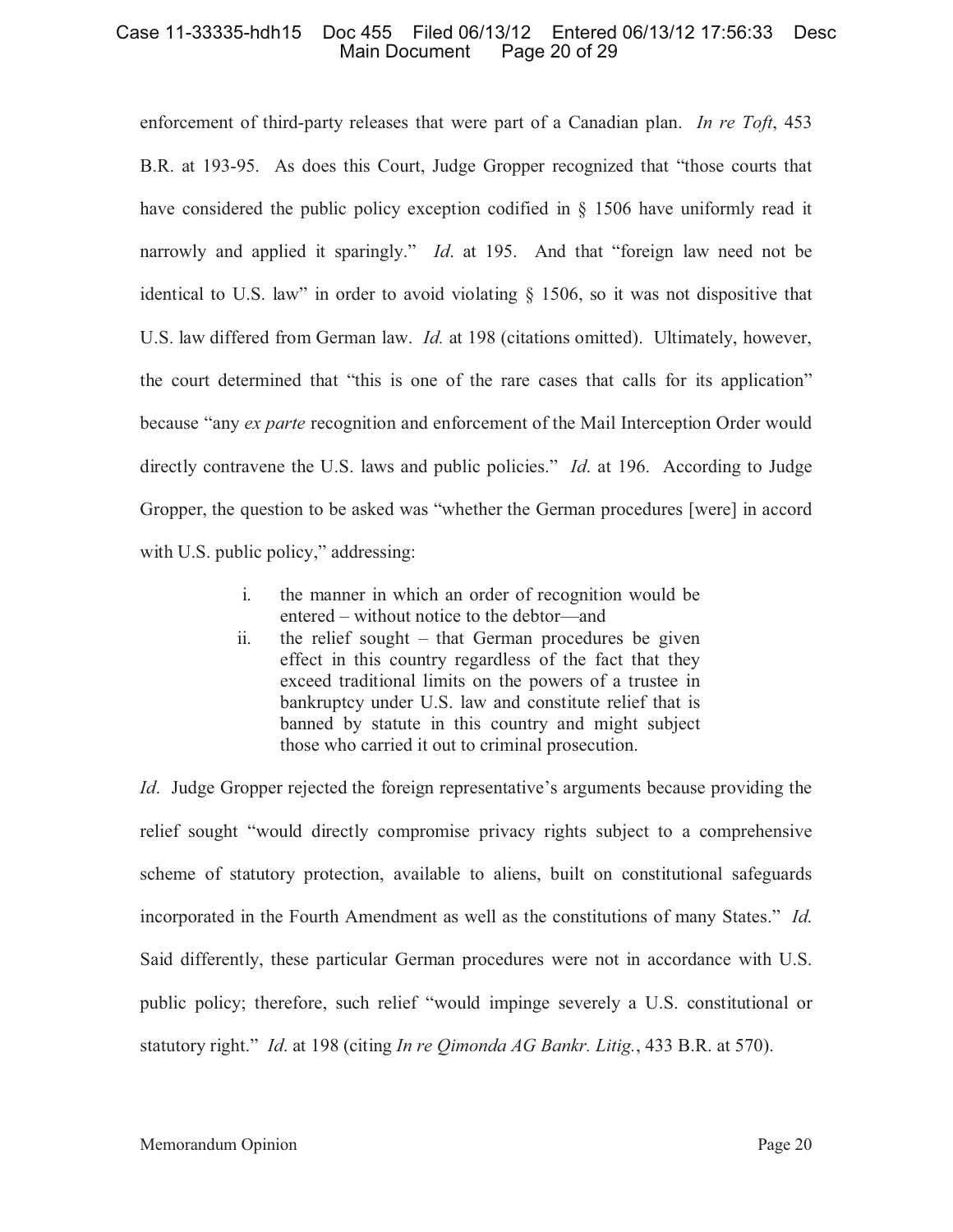#### *Objecting Parties' Arguments*

The Objecting Parties have raised multiple objections to Vitro SAB's Enforcement Motion. The Objecting Parties contend the *Concurso* plan should not be enforced in the United States because (1) Vitro cannot meet its burden under section 1507(b); (2) enforcing the plan would violate the manifest public policy of the United States; and (3) Vitro has not met the requirements for issuing an injunction.

# *Section 1507(b)*

The Objecting Parties assert that Vitro SAB cannot meet any of the section 1507(b) requirements to enforce the plan. The Objecting Parties contend the plan violates: (1) subsection (b)(1) by discriminating between foreign and non-foreign creditors; (2) subsection (b)(2) by protecting creditors from the inconvenience in the processing of claims in the foreign proceeding; (3) subsection  $(b)(3)$  by failing to reasonably assure the prevention of fraudulent transfers; and (4) violates subsection 1507(b)(4) by failing to distribute the proceeds of the estate in substantial accordance with the Bankruptcy Code.

Specifically, the Objecting Parties assert that the *Concurso* plan discriminates between foreign and non-foreign creditors by giving creditors with guaranties the same treatment as other unsecured creditors, by the "death trap" provision of the plan which penalizes the Objecting Parties, and by the allocation of value to creditors' claims in accordance with the face amount, not the total amount, of their claim. The Objecting Parties assert that the *Concurso* plan violates subsection 1507(b)(2) by treating the nondebtor guarantors as debtors, and by not providing an opportunity for creditors of the non-debtor guarantors to vote. The Objecting Parties also assert that the *Concurso* plan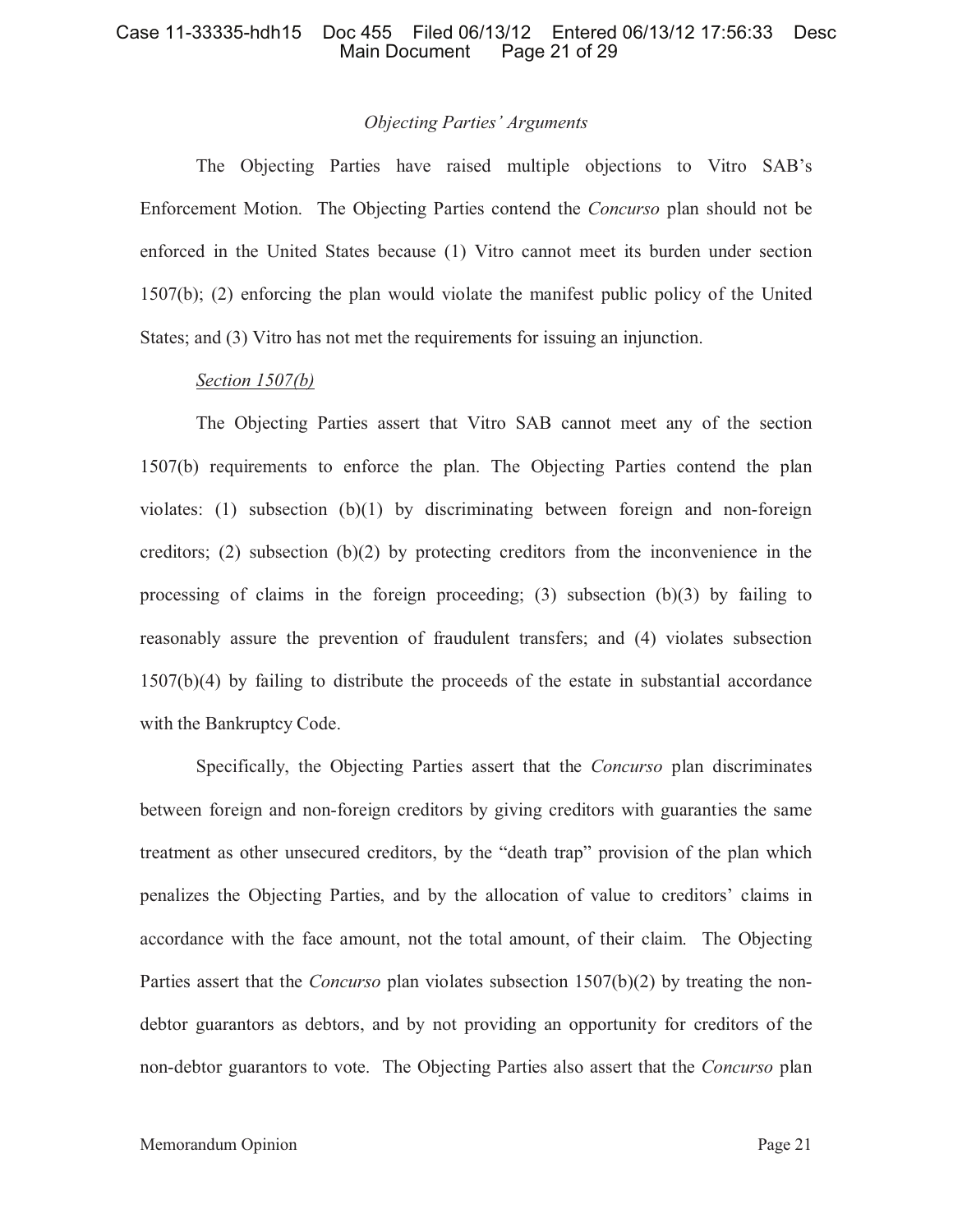encourages fraudulent transfers; and that the *Concurso* plan does not distribute proceeds of the estate in accordance with Title 11 because the plan fails to follow the absolute priority rule under 11 U.S.C. § 1129, and because it grants equity interests substantially more than they would likely receive in a Chapter 11 bankruptcy.

In addition, the Objecting Parties urge the Court to invoke the  $\S$  1506 "public policy exception" by refusing to grant any action that is manifestly contrary to the public policy of the United States. The Objecting Parties contend enforcing the *Concurso* plan violates the public policies of (1) the absolute priority rule; (2) discharging non-debtor debts; (3) good faith dealing; (4) enforcement of negotiated instruments; (5) the prohibition of vote buying; and (6) violated many, if not all, of the protections afforded creditors under Title 11.

As part of their public policy argument, the Objecting Parties assert that enforcing the *Concurso* plan will erode the status of the United States as a financial center, harming the United States and other nations. The Objecting Parties argue refusing to protect creditors bargained for protections from foreign courts will signal to bond markets U.S. law does not protect creditor rights, harming banks. Finally, the Objecting Parties contend the plan will harm the Mexican economy by raising interest rates on Mexican companies.

The Objecting Parties further argue the Mexican process violated United States notions of an impartial and disinterested tribunal, based on the *Conciliador's* alleged financial interest and the *Conciliador's* accounting firm's relationship with Vitro SAB. The Objecting Parties also believe a lack of transparency in the Mexican Proceeding violated due process. Additionally, the Objecting Parties contend several standing issues

#### Memorandum Opinion Page 22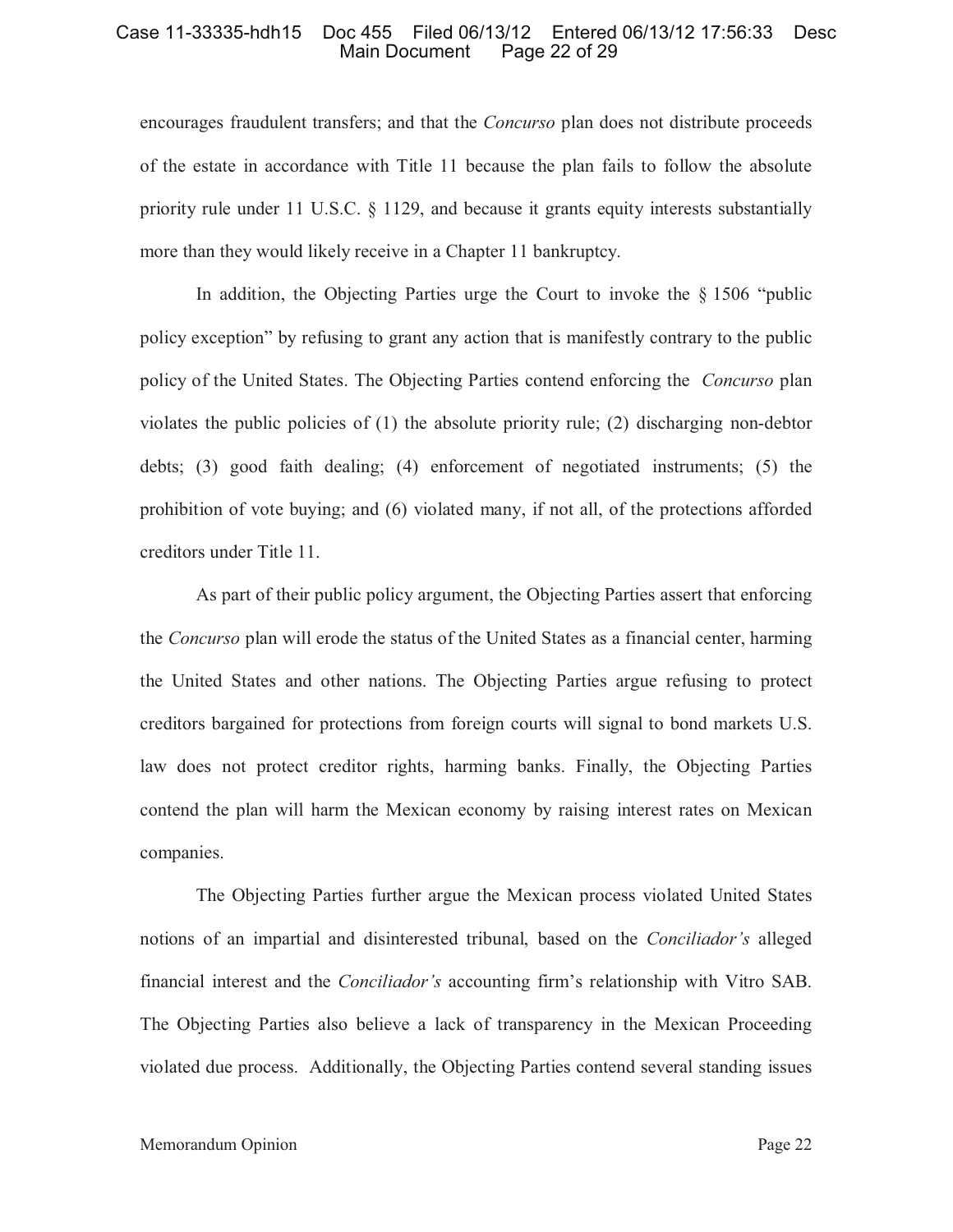prevented them from receiving due process. The Objecting Parties allege the systemic corruption of the Mexican judiciary undermines confidence in the judiciary as a whole. In support of this corruption argument, the Objecting Parties cite reports by, among others, the U.S. State Department, United Nations, World Bank, Transparency International.

### *Conclusions by the Court*

Having reviewed the evidence and considered the testimony of witnesses over four days, this Court believes that a portion of the *Concurso* plan should not be enforced as presented. However, the Court will first address certain of the Objecting Parties' arguments that must be overruled.

### *Overruled Objections*

# *Corruption Argument*

The Objecting Parties have argued that the judicial system in Mexico is corrupt and its rulings should not be respected by this Court. Their expert, Dr. Stephen D. Morris, who testified for the Objecting Parties on this point appeared to be a knowledgeable and qualified witness on corruption in Mexico generally, but the application of his studies to the Vitro proceedings was not persuasive. Further, the Objecting Parties' own Mexican counsel testified that in his forty years of practice he had not bribed an official. To date, this Court has not seen evidence that the Mexican Proceeding is the product of corruption, or that the LCM itself is a corrupt process.

#### *Impact on the Credit Markets*

Memorandum Opinion **Page 23** The Objecting Parties offered the expert testimony of Dr. Elaine Buckberg, a former economist at the International Monetary Fund, who testified that confirmation of the *Concurso* plan will have an adverse impact on the financial markets in the United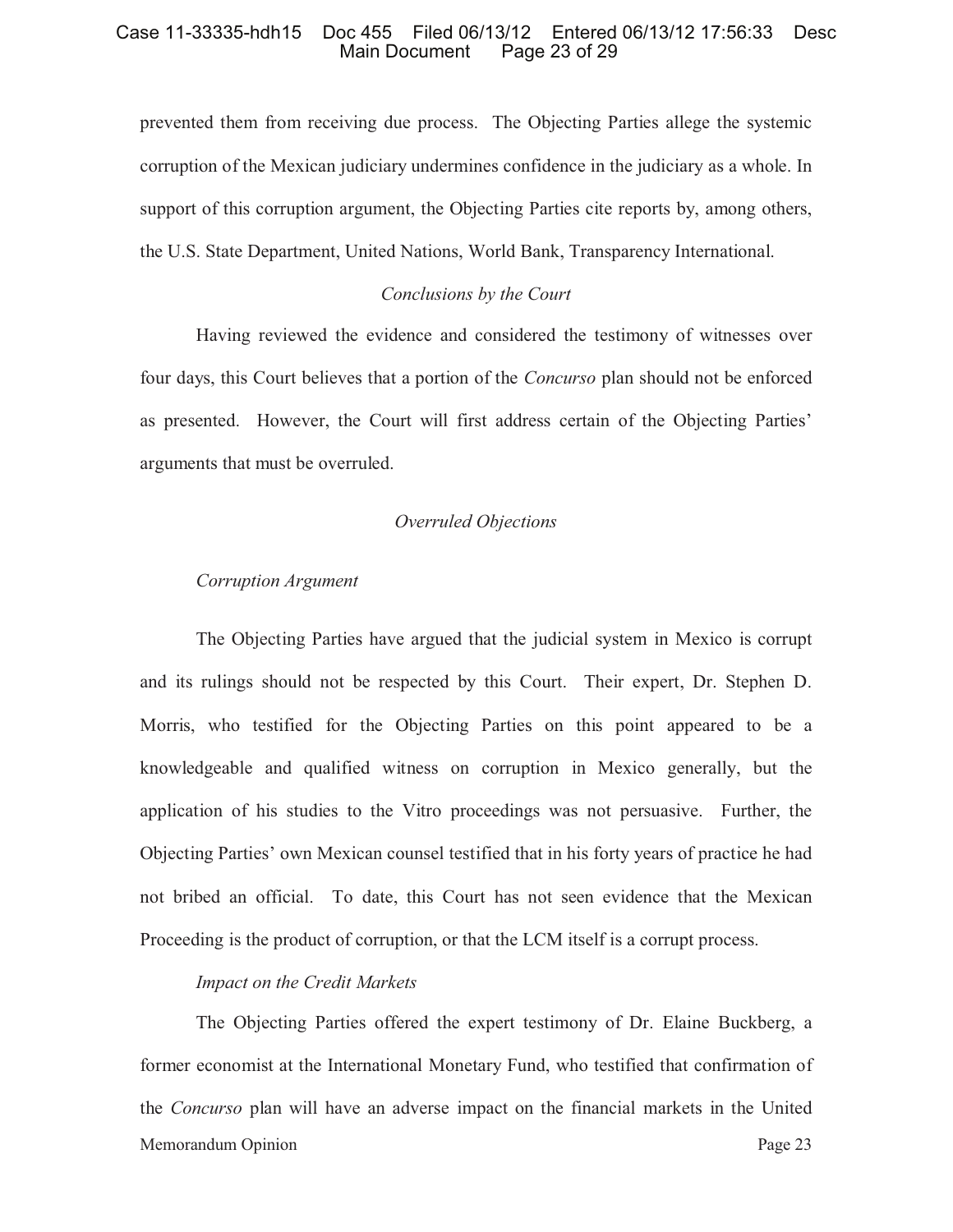# Case 11-33335-hdh15 Doc 455 Filed 06/13/12 Entered 06/13/12 17:56:33 Desc Page 24 of 29

States. She testified credibly that approval of the *Concurso* plan in the United States will adversely impact the attractiveness of the United States to foreign issuers. Although Dr. Buckberg was a good witness and credible, she was unable to quantify the effect. For example, she could not testify as to the amount of any increase in rates for indentures for Mexican companies if the *Concurso* plan was enforced. For these reasons, the Court is unable to conclude that approval would have an adverse impact on credit markets.

### *Unfairness Argument*

A number of the objections raised by the Objecting Parties fall under the category of general unfairness. For example, they emphasize that Vitro SAB had many *ex parte* meetings with the presiding judges. *Ex parte* contact with judges is apparently common in Mexico; in fact, the Objecting Parties' counsel had *ex parte* meetings of their own. And they say that the Mexican courts did not consider their objections. However, the changes made to the *Concurso* plan suggest that at least some of their concerns were addressed. In any event, such a complaint is better raised in Mexico in the appeal that has been filed. Finally, they complain that the *Conciliador* was not disinterested. Such argument is for the Mexican court system.

On the whole, this Court cannot conclude that the *Concurso* proceeding was unfair to the Objecting Parties.

### *Violations of Mexican Law and Process*

The Objecting Parties have raised a number of objections concerning the process in Mexico. Those issues of Mexican law will have to be decided by the Mexican courts.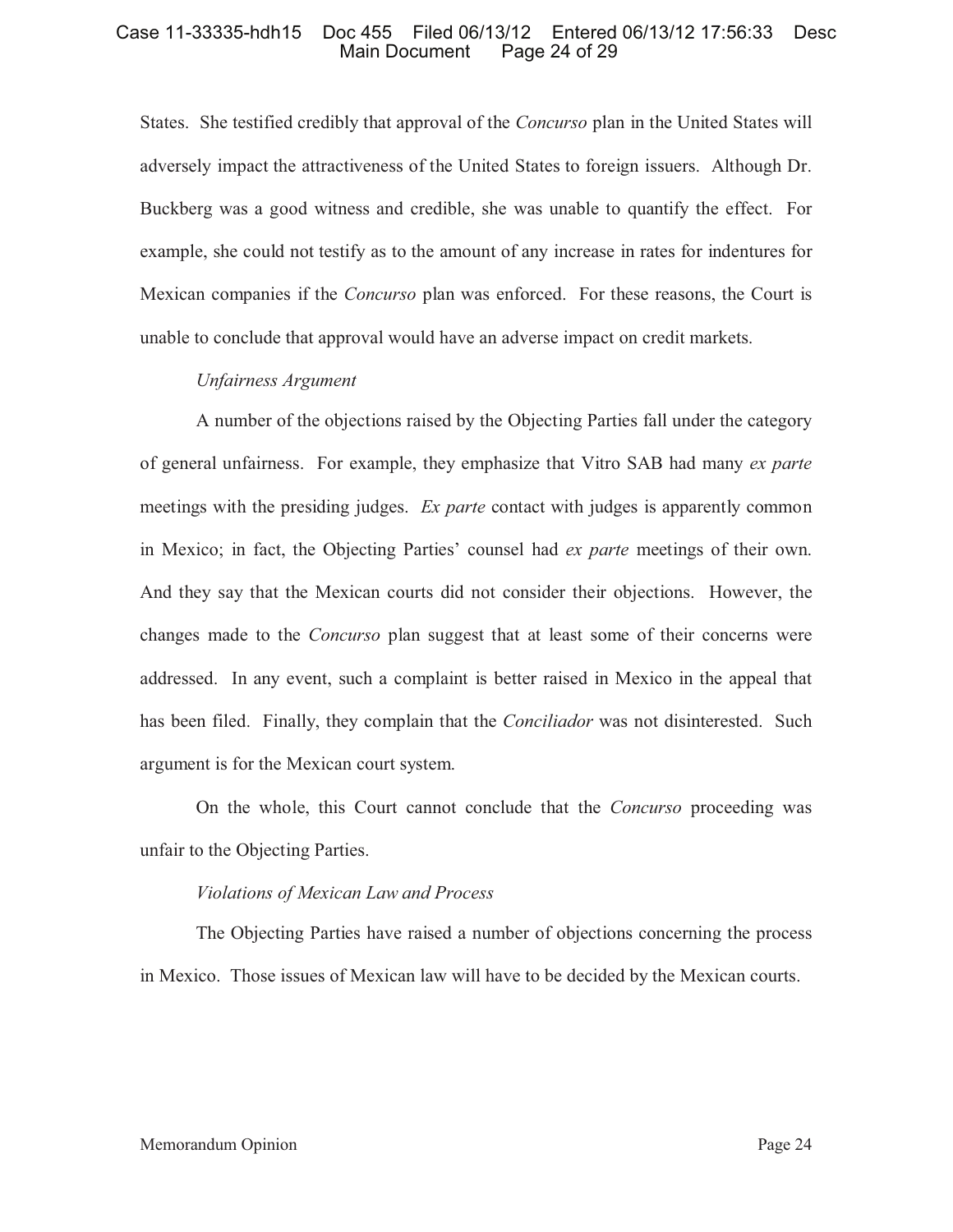*Meritorious Objections—Arguments That Preclude Enforcement*

# *Third Party Releases*

For the past year, this Court has expressed concerns regarding the most problematical part of the Mexican Proceeding, the extinguishment of claims held by the Objecting Parties against non-debtor subsidiaries, entities which did not avail themselves of protection in the Mexican Proceeding. *In re Vitro S.A.B. De C.V.*, 455 B.R. 571 (Bankr. N.D. Tex. 2011). This Court expressed its views at that time that it had grave concerns about any plan in Mexico that would protect non-filing subsidiaries that guaranteed United States indentures. However, Vitro SAB proceeded with such a plan anyway.

Generally speaking, the policy of the United States is against discharge of claims for entities other than a debtor in an insolvency proceeding, absent extraordinary circumstances not present in this case. Such policy was expressed by Congress in Bankruptcy Code Section 524, and in numerous cases in this circuit. *See, e.g., Matter of Zale Corp.*, 62 F.3d 746 ( $5<sup>th</sup>$  Cir. 1995). This protection of third party claims is described both in terms of jurisdiction and also as a policy. *See id.* at p. 102, n. 28.

The Fifth Circuit has largely foreclosed non-consensual non-debtor releases and permanent injunctions outside of the context of mass tort claims being channeled toward a specific pool of assets. *See In re Pacific Lumber Co.*, 584 F.3d 229, 252 (5th Cir. 2009), rev'd on other grounds, *RadLAX Gateway Hotel, LLC v. Amalgamated Bank*, 566 U.S. , 2012 WL 1912197 (2012).

Memorandum Opinion Page 25 In its argument, Vitro SAB points to the *Metcalfe & Mansfield Alt. Invs*., decision discussed above that enforced a Canadian Order that allowed for a limited third party release. 421 B.R. 685, 688. However, in *Metcalfe*, there was no question that the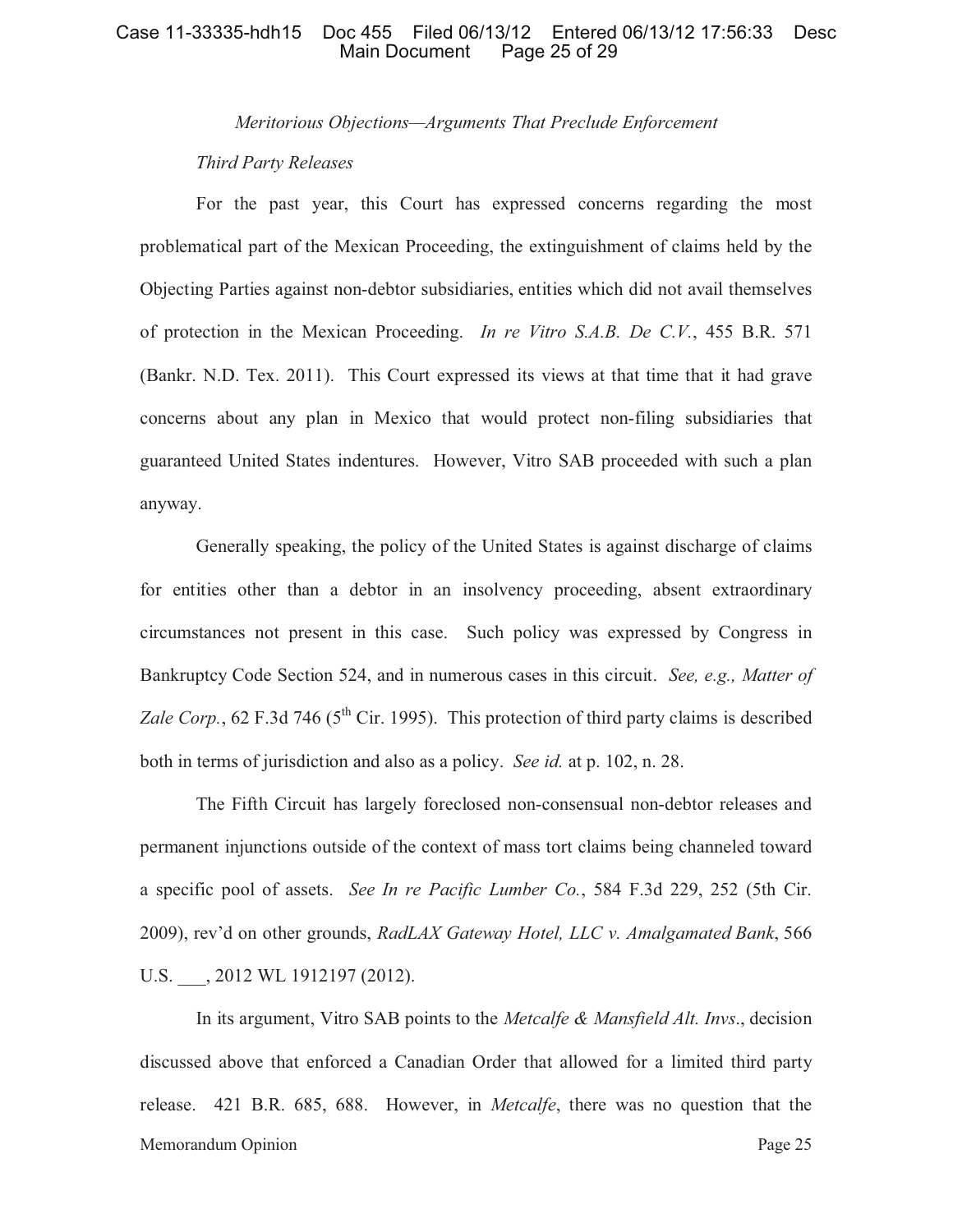#### Case 11-33335-hdh15 Doc 455 Filed 06/13/12 Entered 06/13/12 17:56:33 Desc Page 26 of 29

Canadian Proceedings should be recognized as a foreign main proceeding. Instead, the issue arose in enforcement of the Canadian Orders which contained a third-party nondebtor release and an injunction. *Id*.

The facts in *Metcalfe* differ from the facts in the present case. In *Metcalfe*, there was near unanimous approval of the plan by the creditors, who were not insiders of the debtor. Also, the plan was negotiated between the parties and there appears not to have been a timely objection to the order. Finally, the language of the opinion indicates that the release was not complete like the one in the present case.

For three reasons the Enforcement Motion must be denied.

# *Section 1507*

The *Concurso* Approval Order does not provide for the distribution of proceeds of the debtor's property substantially in accordance with the order prescribed by Title 11. *See* 11 U.S.C. § 1507(b)(4). Under a Chapter 11 plan, the noteholders would receive their distribution from the debtor and would be free to pursue their other obligors, in this case the non-debtor guarantors. The *Concurso* plan provides drastically different treatment in that the noteholders receive a fraction of the amounts owed under the indentures from Vitro SAB and their rights against the other obligors are cut off.

#### *Section 1521*

Second, the *Concurso* Approval Order neither sufficiently protects the interests of creditors in the United States, nor does it provide an appropriate balance between the interests of creditors and Vitro SAB and its non-debtor subsidiaries. One could argue that Vitro SAB, as a holding company, is trying to achieve, through its *Concurso* plan, an entrustment of the distribution of the assets of its non-debtor U.S. subsidiaries without sufficiently protecting the Objecting Creditors, pursuant to  $\S$ § 1521(b) and 1522(a).

#### Memorandum Opinion **Page 26**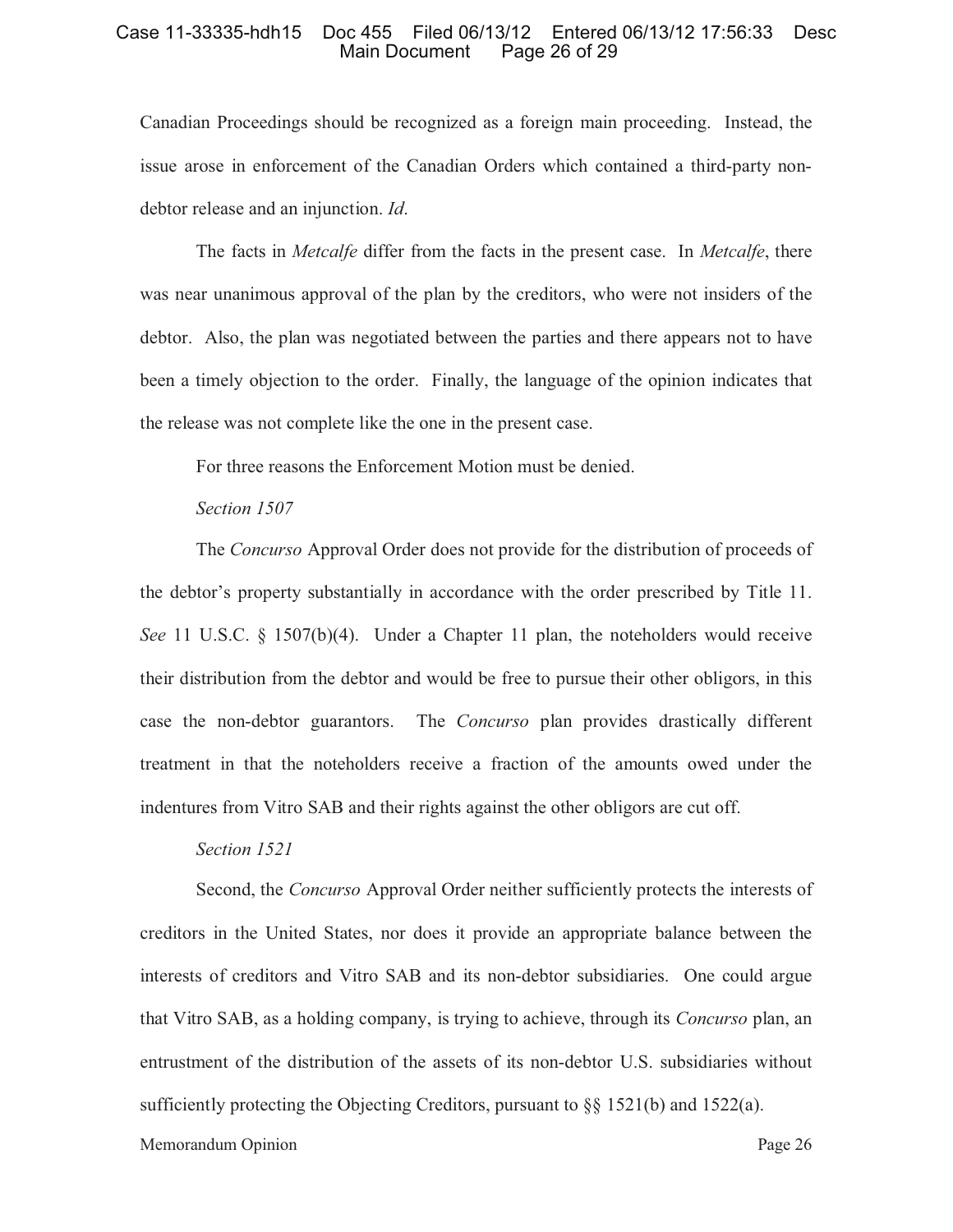# *Public Policy*

The expression by Congress in  $\S$  524, paired with the case law in this Circuit, lead this Court to conclude that the protection of third party claims in a bankruptcy case is a fundamental policy of the United States. The *Concurso* Approval Order does not simply modify such claims against non-debtors, they are extinguished. As the *Concurso* plan does not recognize and protect such rights, the *Concurso* plan is manifestly contrary to such policy of the United States and cannot be enforced here.

# *Possible Meritorious Objections*

As noted above, this Court sustains the Objecting Parties' primary objection, that the *Concurso* plan improperly released claims against non-debtors in violation of § 1507, 1521 and the public policy of the United States. However, there are two other strong objections that this Court notes for the appellate court, but does not reach, because the Court has sustained the objection to the release of the third party claims against the nondebtor subsidiaries.

### *Voting Irregularities*

The noteholders have raised and submitted evidence of at least suspect voting on the *Concurso* plan. The Mexican court allowed insiders to vote and counted such votes, which swamped the noteholders' votes. *See* Testimony of Mr. Claudio del Valle. In fact, it is undisputed that Vitro issued bonds to insiders as a defense shortly before the *Concurso* plan was filed, and such votes were cast and counted. *Id.* Allowing insiders to vote, including the subsidiaries who voted to extinguish their own guarantees to the Objecting Parties, gives the Court pause. This argument, however, may be one of Mexican law, which should be decided by a court in Mexico.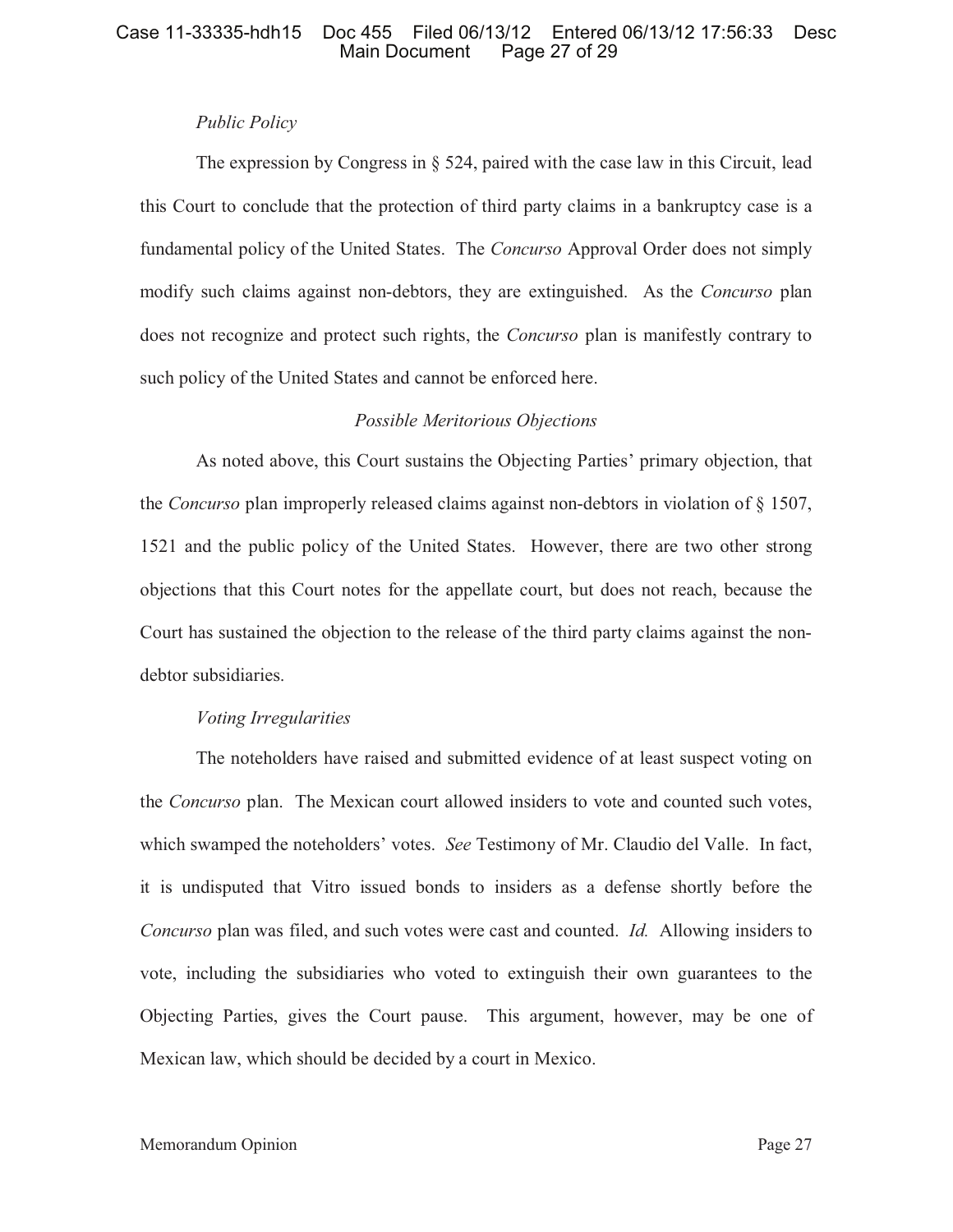# *Absolute Priority Rule*

Under the *Concurso* plan, equity retains a value of approximately \$500 million. Creditors, such as the Objecting Parties, are not paid in full. Such a plan would violate the absolute priority rule in the United States. By allowing the retention of equity, and, at the same time, not paying the Objecting Parties in full, the *Concurso* plan arguably runs afoul of § 1507 because the result is demonstrably different than would occur in Chapter 11.

The wide variance in return to creditors from what would be expected in a Chapter 11 plan in this country was the subject of testimony by Dr. Joseph W. Doherty, an expert put forth by the Objecting Creditors. His testimony was credible.

### **IV. Conclusion**

Accordingly, this Court concludes that the *Concurso* plan approved in this instance, which extinguishes the guarantee claims of the Objecting Creditors that were given under an indenture issued in the United States against non-debtor entities that are subsidiaries of Vitro, should not be accorded comity to the extent it provides for the extinguishment of the non-debtor guarantees of the indentures. Such order manifestly contravenes the public policy of the United States and is also precluded from enforcement under §§ 1507, 1521 and 1522 of the Bankruptcy Code.

Generally, reorganization pursuant to the LCM is found to be a fair process, worthy of respect. In other and subsequent cases this Court would expect that *Concurso* decisions would be enforced in this country. However, if approved for enforcement, the present order would create precedent without any seeming bounds. The *Concurso* plan presently before the Court discharges the unsecured debt of non-debtor subsidiaries.